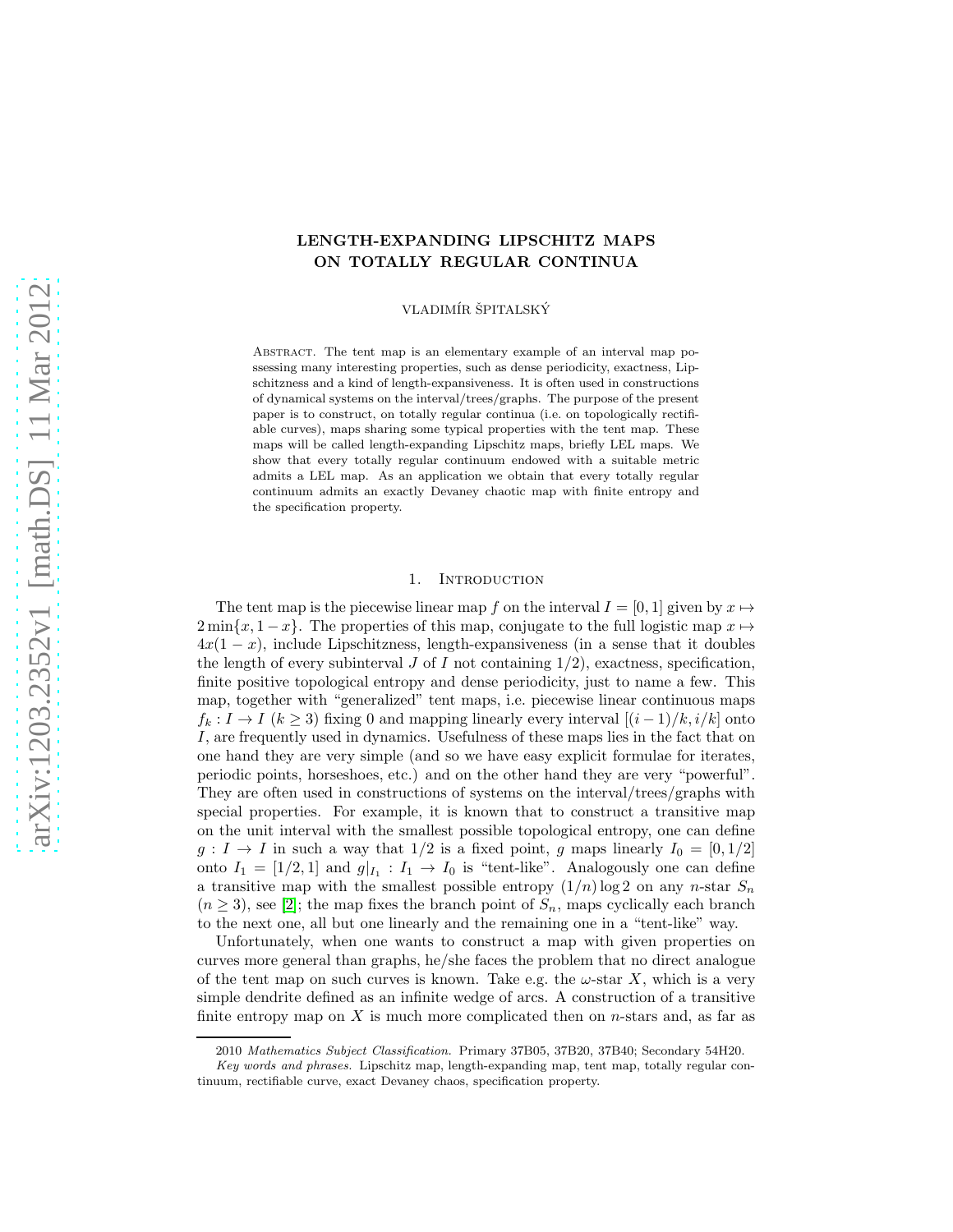#### $\begin{array}{lll} \text{VLADIMÍR} & \text{SPITALSK} \end{array}$

we know, no such construction has been available in literature. The only result in this direction known to us is the theorem of Agronsky and Ceder [\[1\]](#page-26-1) stating that any finite-dimensional Peano continuum (hence also the  $\omega$ -star) admits a transitive map; however, the proof does not say anything about the entropy of the map.

The purpose of the present paper is to construct, on continua more general than graphs, a family of maps sharing some typical properties with the tent map. Since the key property of these maps will deal with the length (Hausdorff one-dimensional measure) of subcontinua and their images, the natural class of spaces to consider is the class of rectifiable curves, i.e. continua of finite length. Topologically they coincide with the class of totally regular continua. Recall that a continuum X is totally regular if for every point  $x \in X$  and every countable set  $P \subseteq X$  there is a basis of neighborhoods of  $x$  with finite boundary not intersecting  $P$ . This notion was introduced in [\[20\]](#page-26-2), but the class of these continua was studied a long time before, see e.g. [\[21,](#page-26-3) [8,](#page-26-4) [10,](#page-26-5) [9\]](#page-26-6). For more details on totally regular continua see Section [3.4.](#page-7-0)

Before stating the main results of the paper we need to introduce the notion of a length-expanding Lipschitz map. Let  $X$  be a non-degenerate totally regular continuum. We say that a family  $\mathcal C$  of non-degenerate subcontinua of X is *dense* if every nonempty open set in X contains a member of  $\mathcal{C}$ . Recall that a map f:  $(X, d) \to (X', d')$  between metric spaces is Lipschitz-L if  $d'(f(x), f(y)) \leq L \cdot d(x, y)$ for every  $x, y \in X$ . For a metric space  $(X, d)$ , the Hausdorff one-dimensional measure is denoted by  $\mathcal{H}_d^1$ .

**Definition A.** Let  $X = (X, d)$ ,  $X' = (X', d')$  be non-degenerate (totally regular) continua of finite length and let  $\mathcal{C}, \mathcal{C}'$  be dense systems of subcontinua of  $X, X'$ , respectively. We say that a continuous map  $f: X \to X'$  is length-expanding with respect to C, C' if there exists  $\rho > 1$  (called *length-expansivity constant* of f) such that, for every  $C \in \mathcal{C}$ ,  $f(C) \in \mathcal{C}'$  and

(1.1) if 
$$
f(C) \neq X'
$$
 then  $\mathcal{H}_{d'}^1(f(C)) \geq \varrho \cdot \mathcal{H}_d^1(C)$ .

Moreover, if f is surjective and Lipschitz-L we say that  $f: (X, d, C) \to (X', d', C')$ is  $(\rho, L)$ -length-expanding Lipschitz. Sometimes we briefly say that f is  $(\rho, L)$ -LEL or only LEL. On the other hand, when we wish to be more precise, we say that  $f$ is  $(C, C', \varrho, L)$ -LEL.

A few comments are necessary. Assume that  $f : (X, d, C) \to (X', d', C')$  is  $(\varrho, L)$ -LEL and denote by  $C_X$  and  $C_{X'}$  the systems of all subcontinua of X and X', respectively. Obviously, then also  $f : (X, d, C) \to (X', d', C_{X'})$  is  $(\varrho, L)$ -LEL. However, one cannot claim that  $f:(X,d,\mathcal{C}_X)\to (X',d',\mathcal{C}')$  is  $(\varrho,L)\text{-LEL}$ . In fact, for some spaces  $(X, d), (X', d')$  there is no LEL map  $f : (X, d, \mathcal{C}_X) \to (X', d', \mathcal{C}_{X'})$ . For instance this is the case when X is the  $\omega$ -star and  $X' = I$ . To show this, suppose that there is a  $(\varrho, L)$ -LEL map  $f : (X, d, \mathcal{C}_X) \to (X', d', \mathcal{C}_{X'})$ . Take  $k \in \mathbb{N}$  such that  $\rho > L/k$  and find a k-star C in X such that every edge of C is mapped onto the same proper subinterval of X'. Then  $\mathcal{H}^1_{d'}(f(C)) \leq (L/k) \cdot \mathcal{H}^1_{d}(C) < \varrho \cdot \mathcal{H}^1_{d}(C)$ , a contradiction.

Our first result says that in the special case when  $X = X'$  and  $C = C'$ , LEL maps have interesting dynamical properties. (For the definitions of the corresponding notions, see Section [3.](#page-4-0))

<span id="page-1-0"></span>**Proposition B.** Let  $f : (X, d, \mathcal{C}) \to (X, d, \mathcal{C})$  be a LEL map. Then f is exact and has finite positive entropy. Moreover, if f is the composition  $\varphi \circ \psi$  of some maps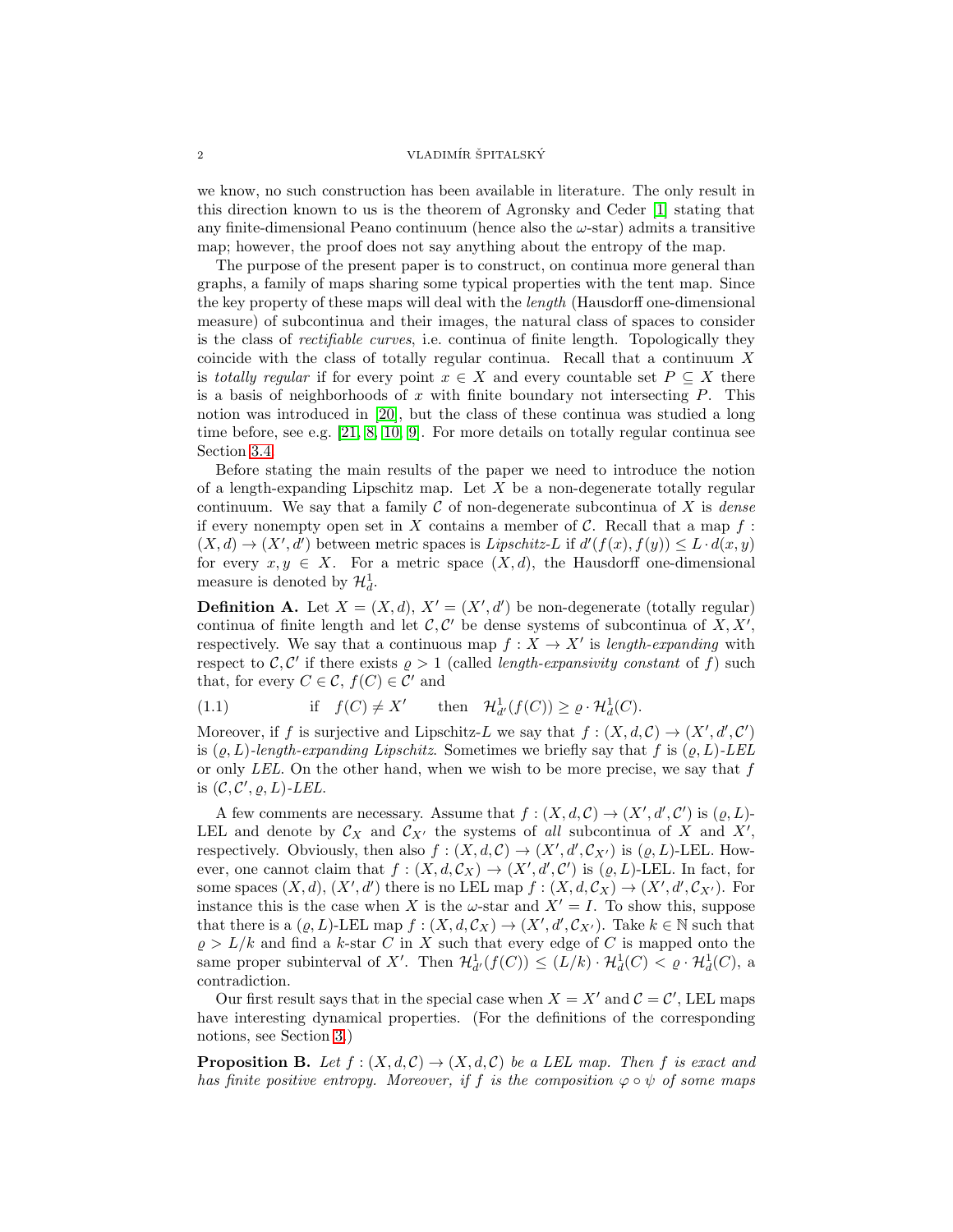$\psi: X \to I$  and  $\varphi: I \to X$ , then f has the specification property and so it is exactly Devaney chaotic.

The above mentioned tent-like maps  $f_k : I \to I$  (where  $k \geq 3$  and I is endowed with the Euclidean metric  $d_I$ ) are  $(\mathcal{C}_I, \mathcal{C}_I, k/2, k)$ -LEL, where  $\mathcal{C}_I$  is the system of all non-degenerate closed subintervals of  $I$ . Here  $k \geq 3$  because the classical tent map  $f_2$  is not  $(C_I, C_I, \varrho, L)$ -LEL for any  $\varrho > 1$  and any L. However, it becomes  $(C_I, C_I, \varrho, L)$ -LEL (for some  $\varrho > 1$  and L) after a slight change of the metric. One can easily construct examples of LEL maps between arbitrary graphs, even in the form of the composition  $\varphi \circ \psi$  as in Proposition [B;](#page-1-0) one can use e.g. the maps from [\[3,](#page-26-7) Lemma 3.6]. Further, for a given continuum  $(X, d)$  of finite length, one can often find  $\mathcal{C}, \mathcal{C}'$  and construct LEL-maps  $\varphi : (I, d_I, \mathcal{C}_I) \to (X, d, \mathcal{C})$  and  $\psi : (X, d, C') \to (I, d_I, C_I)$ . However, it is not so easy to obtain  $C' \supseteq C$ ; this inclusion is desirable since then also the composition  $\psi \circ \varphi$  is LEL (see Lemma [9\)](#page-10-0).

Our main results, the proofs of which were inspired by [\[1\]](#page-26-1) and [\[6\]](#page-26-8), assert that such LEL maps can always be found provided we allow to change the metric on X (the new metric still being compatible with the topology). Recall that a metric d on X is convex if for every  $x, y \in X$  there is  $z \in X$  such that  $d(x, z) = d(z, y) = d(x, y)/2$ . For two points  $a, b \in X$  of a continuum X, Cut<sub>X</sub> $(a, b)$  denotes the set of points  $x \in X$  such that a, b lie in different components of  $X \setminus \{x\}$ .

<span id="page-2-0"></span>**Theorem C.** For every non-degenerate totally regular continuum  $X$  and every  $a, b \in X$  we can find a convex metric  $d = d_{X,a,b}$  on X and Lipschitz surjections  $\varphi_{X,a,b}: I \to X$ ,  $\psi_{X,a,b}: X \to I$  with the following properties:

- (a)  $\mathcal{H}_d^1(X) = 1;$
- (b) the system  $C = C_{X,a,b} = {\varphi}_{X,a,b}(J)$ : *J* is a closed subinterval of *I*} is a dense system of subcontinua of  $X$ ;
- (c) for every  $\rho > 1$  there are a constant  $L_{\rho}$  (depending only on  $\rho$ ) and  $(\rho, L_{\rho})$ -LEL maps

 $\varphi: (I, d_I, C_I) \to (X, d, C)$  and  $\psi: (X, d, C) \to (I, d_I, C_I)$ 

with  $\varphi(0) = a, \varphi(1) = b$ ,  $\psi(a) = 0$  and such that  $\varphi = \varphi_{X,a,b} \circ f_k$ ,  $\psi =$  $f_l \circ \psi_{X,a,b}$  for some  $k, l \geq 3$ .

Moreover, if Cut<sub>X</sub>(a, b) is uncountable,  $d, \varphi, \psi$  can be assumed to satisfy

(d)  $d(a, b) > 1/2$  and  $\psi(b) = 1$ .

<span id="page-2-1"></span>**Theorem D.** Keeping the notation from Theorem [C,](#page-2-0) for every  $\rho > 1$ , every nondegenerate totally regular continua  $X, X'$  and every points  $a, b \in X$ ,  $a', b' \in X'$ there are a constant  $L_{\varrho}$  (depending only on  $\varrho$ ) and  $(\varrho, L_{\varrho})$ -LEL map

$$
f: (X, d_{X,a,b}, C_{X,a,b}) \to (X', d_{X',a',b'}, C_{X',a',b'})
$$

with  $f(a) = a'$  and, provided  $\text{Cut}_X(a, b)$  is uncountable,  $f(b) = b'$ . Moreover, f can be chosen to be the composition  $\varphi \circ \psi$  of two LEL-maps  $\psi : X \to I$  and  $\varphi : I \to X'$ .

In [\[1\]](#page-26-1) it was shown that every non-degenerate finite-dimensional Peano continuum admits an exactly Devaney chaotic map and that every finite union of non-degenerate finite-dimensional Peano continua admits a Devaney chaotic map. Theorem [D](#page-2-1) and Proposition [B](#page-1-0) imply the following results which, on one hand, deal with smaller class of spaces, but on the other hand ensure finiteness of the entropy.

<span id="page-2-2"></span>Corollary E. Every non-degenerate totally regular continuum admits an exactly Devaney chaotic map with finite positive entropy and specification.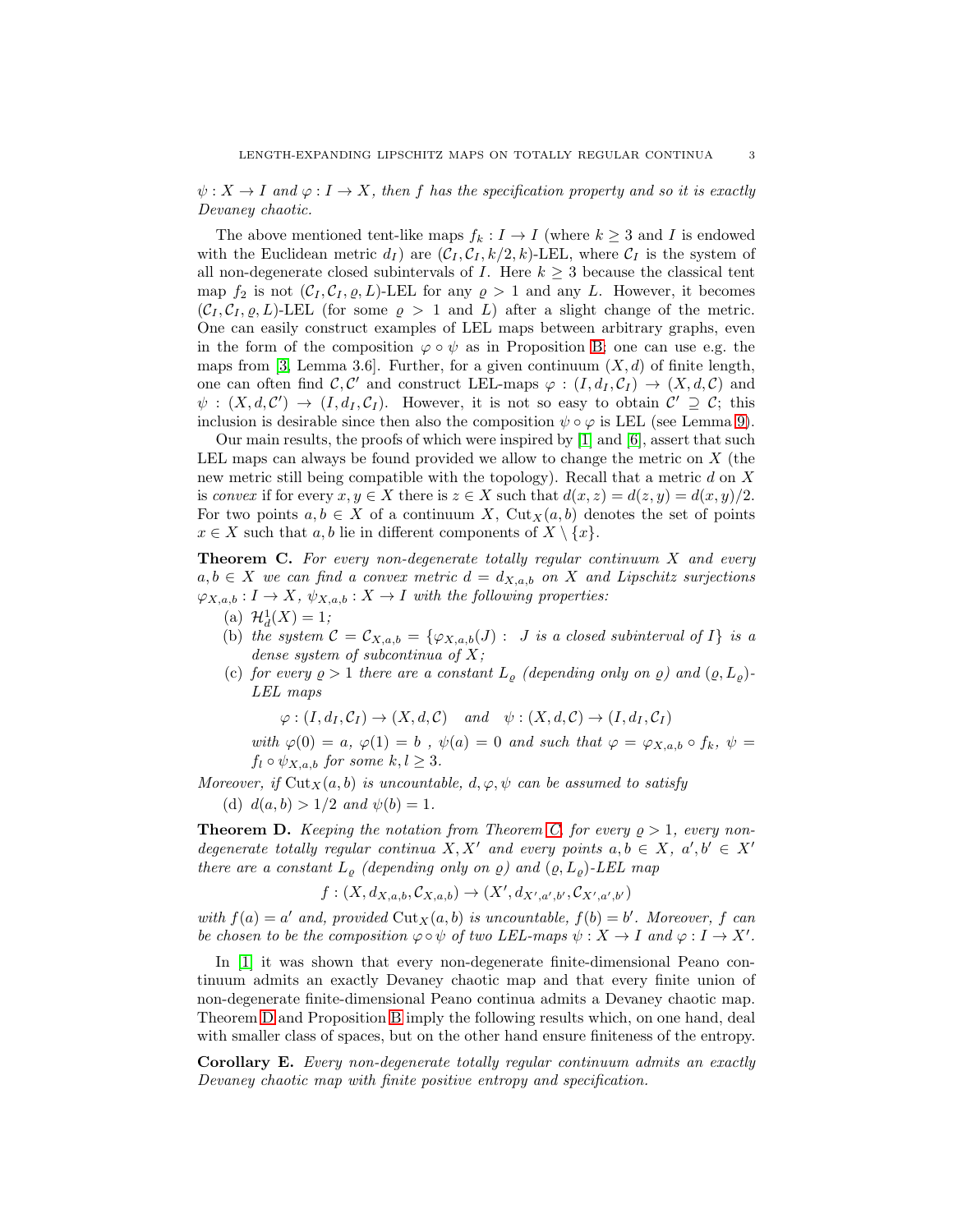## 4 VLADIMÍR ŠPITALSKÝ

<span id="page-3-0"></span>Corollary F. Every finite union of non-degenerate totally regular continua admits a Devaney chaotic map with finite positive entropy.

In a subsequent paper we deal with the problem of determining the infima of entropies of transitive/exact/(exactly) Devaney chaotic maps on a given totally regular continuum and we show that under some conditions this infimum is zero. The constructions are heavily based on Theorems [C](#page-2-0) and [D.](#page-2-1) To illustrate usefulness of LEL maps let us sketch here an example which shows how easy is to construct a small entropy transitive system on the  $\omega$ -star.

*Example 1.* Let X be the  $\omega$ -star with the branch point a and edges  $A_i$  ( $i = 1, 2...$ ); i.e.  $X = \bigcup_i A_i$  and  $A_i \cap A_j = \{a\}$  for every  $i \neq j$ . Take arbitrarily large k, put  $Y = \bigcup_{i \geq k} A_i$  and define a convex metric d on X in such a way that it coincides with  $d_{Y,a,a}$  on Y and each of the sets  $A_1, \ldots, A_{k-1}$  has length 1. Fix  $\varrho > 1$ . By Theorem [C](#page-2-0) there are  $(\varrho, L_{\varrho})$ -maps  $f_{k-1} : A_{k-1} \to Y$ ,  $f_k : Y \to A_1$  fixing a. Let  $f_i: A_i \to A_{i+1}$   $(i = 1, ..., k-2)$  be isometries fixing a. Then it suffices to define  $f: X \to X$  by  $f|_{A_i} = f_i$  for  $i < k$  and  $f|_Y = f_k$ . The map  $f^k|_Y : Y \to Y$  is exact and has dense periodic points by Proposition [B;](#page-1-0) moreover, it is Lipschitz- $L^2_{\varrho}$ . So f is Devaney chaotic with entropy  $h(f) \leq (2/k) \log L_{\varrho}$ , where  $L_{\varrho}$  does not depend on k.

The paper is organized as follows. In the next section we give an outline of the proofs of Theorems [C](#page-2-0) and [D.](#page-2-1) In Section [3](#page-4-0) we recall all the needed definitions and facts. In Section [4](#page-9-0) we prove some basic properties of LEL maps. The main part of the paper — Sections [5](#page-10-1) and  $6$  — are devoted to the construction of LEL maps from the unit interval onto a given totally regular continuum and vice versa, see Proposition [25.](#page-22-1) Finally, in Section [7](#page-24-0) we prove the main results of the paper, namely Theorems [C,](#page-2-0) [D](#page-2-1) and Corollaries [E,](#page-2-2) [F.](#page-3-0)

# 2. Outline of the proofs of Theorems [C](#page-2-0) and [D](#page-2-1)

Since the proofs of Theorems [C](#page-2-0) and [D](#page-2-1) consist of a series of lemmas and propositions, for reader's convenience we decided to summarize here the main steps of them. To increase readability we skip some technical details, hence the outline is only "informal" view of the proofs.

In Section [5,](#page-10-1) for a given totally regular continuum  $X$ , we construct a convex metric d and two Lipschitz-1 surjections  $g : [0, \alpha] \to (X, d)$  and  $h : (X, d) \to [0, \beta]$ such that  $\mathcal{H}_d^1(X) \leq 1$  and

$$
\gamma \cdot |J| \le \mathcal{H}_d^1(g(J)) \le \Gamma \cdot |h \circ g(J)|
$$

for every closed subinterval J of  $[0, \alpha]$ , where  $0 < \gamma < \Gamma$  are constants not depending on  $J$ ; see Lemma [24.](#page-21-0) The metric  $d$  and maps  $g, h$  are defined as follows.

• By  $[6]$  we can realize X as the inverse limit

$$
X = \underleftarrow{\lim}(X_n, f_n)
$$

of graphs  $X_n$  with monotone surjective bonding maps  $f_n: X_{n+1} \to X_n$  $(n = 1, 2, \ldots)$ , see [\(5.6\)](#page-12-0). We may assume that for every *n* there is exactly one point  $\tilde{x}_n$  of  $X_n$  having non-degenerate  $f_n$ -preimage  $\tilde{X}_{n+1} = f_n^{-1}(\tilde{x}_n)$ . • The convex metric  $d$  is defined by

$$
d(x,y) = \sup_{n \in \mathbb{N}} d_n(x_n, y_n) \quad \text{for } x = (x_n)_n, \ y = (y_n)_n \in X,
$$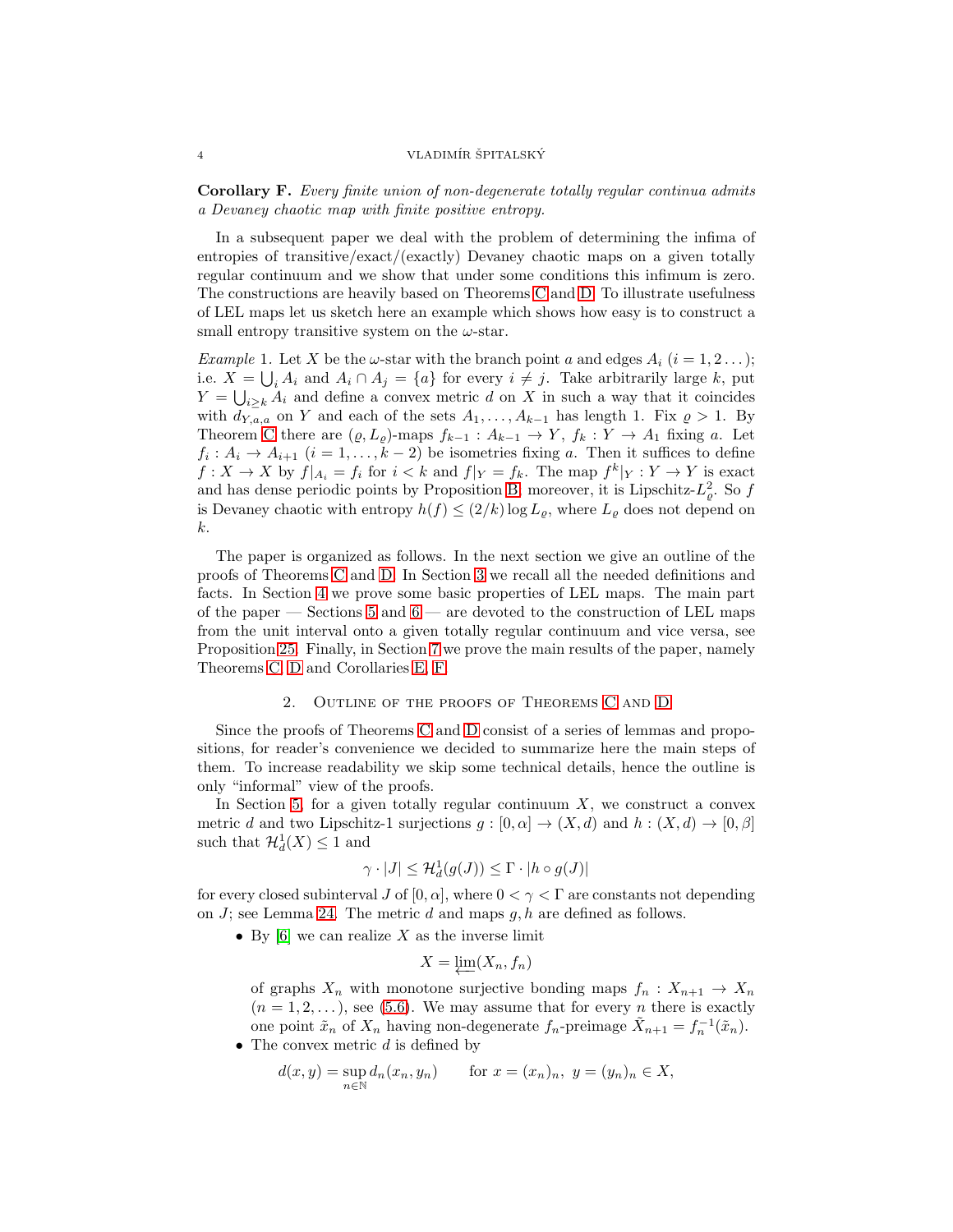see [\(5.15\)](#page-14-0). Here the metric  $d_1$  on  $X_1$  is defined by Lemma [12](#page-11-0) and [\(5.7\)](#page-12-1), and the metrics  $d_n$  on  $X_n$   $(n \geq 2)$  are defined inductively in such a way that  $d_n$  "coincides" with  $d_{n-1}$  on  $X_n \setminus \tilde{X}_n$  and the length of  $\tilde{X}_n$  is "very small" when compared to the length of any edge of  $X_{n-1}$ , see [\(5.8\)](#page-13-0)–[\(5.10\)](#page-13-1).

- In Lemmas [13](#page-14-1)[–15](#page-16-0) we prove that  $d$  is a convex metric on  $X$  compatible with the topology and that  $\mathcal{H}_d^1(X) \leq 1$ .
- In [\(5.18\)](#page-14-2) we define  $g : [0, \alpha] \to X$  as the inverse-limit map

$$
g=\varprojlim g_n,
$$

where  $g_n : [0, \alpha_n] \rightarrow X_n$  are natural parametrizations of appropriately chosen paths in  $X_n$ ; see [\(5.11\)](#page-13-2)–[\(5.14\)](#page-13-3).

• The map  $h: X \to [0, \beta]$  is defined in [\(5.19\)](#page-14-3) simply by

$$
h(x) = d(a, x) \quad \text{for } x \in X,
$$

where  $a \in X$  is a point fixed in advance.

• In Lemma [24](#page-21-0) we summarize the properties of  $d, q$  and  $h$ .



<span id="page-4-1"></span>FIGURE 1. The maps  $\varphi$  and  $\psi$ 

In Section [6](#page-22-0) we construct LEL maps  $\varphi: I \to X$  and  $\psi: X \to I$  basically by linear reparametrizations of  $g, h$ , see Proposition [25,](#page-22-1) Corollary [26](#page-23-0) and, for an illustration, Figure [1.](#page-4-1)

<span id="page-4-0"></span>Using the above described tools and results, Theorems [C](#page-2-0) and [D](#page-2-1) can already be easily proved (the proofs themselves can be found in Section [7\)](#page-24-0).

## 3. Preliminaries

Here we briefly recall all the notions and results which will be needed in the rest of the paper. The terminology is taken mainly from [\[16,](#page-26-9) [19,](#page-26-10) [17,](#page-26-11) [12\]](#page-26-12).

If M is a set, its cardinality is denoted by  $\#M$ . The cardinality of infinite countable sets is denoted by  $\aleph_0$ . If M is a singleton set we often identify it with its only point. We write N for the set of positive integers  $\{1, 2, 3, \ldots\}$ , R for the set of reals and  $I$  for the unit interval  $[0, 1]$ . By an interval we mean any nonempty connected subset of  $\mathbb R$  (possibly degenerate to a point). For intervals  $J, J'$  we write  $J \leq J'$  if  $t \leq s$  for every  $t \in J$ ,  $s \in J'$ .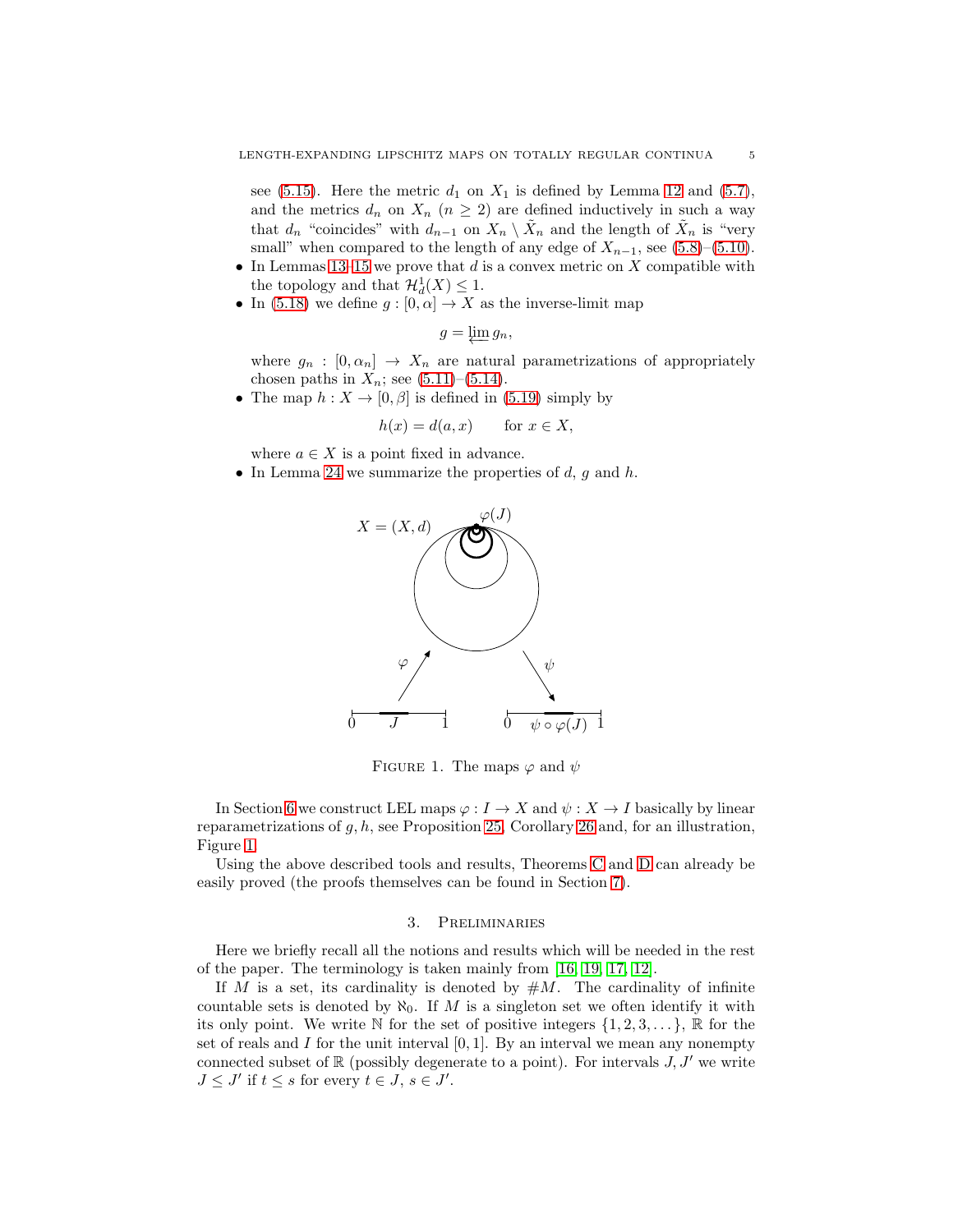## 6  $VLADIM$ ÍR ŠPITALSKÝ

By a *space* we mean any nonempty metric space. A space is called *degenerate* provided it has only one point; otherwise it is called non-degenerate. If E is a subset of a space  $X = (X, d)$  we denote the closure, the interior and the boundary of E by  $\overline{E}$ , int(E) and  $\partial E$ , respectively, and we write  $d(E)$  for the diameter of E. We say that two sets  $E, F \subseteq X$  are non-overlapping if they have disjoint interiors. For  $x \in X$  and  $r > 0$  we denote the closed ball with the center x and radius r by  $B(x, r)$ . If f is a map defined on X and C is a system of subsets of X we denote the system  $\{f(C): C \in \mathcal{C}\}\$  by  $f(\mathcal{C})$ .

A *(discrete)* dynamical system is a pair  $(X, f)$  where  $X = (X, d)$  is a compact metric space and  $f: X \to X$  is a continuous map. For  $n \in \mathbb{N}$  we denote the composition  $f \circ f \circ \cdots \circ f$  (*n*-times) by  $f^n$ . A point  $x \in X$  is a *periodic point* of f if  $f^{n}(x) = x$  for some  $n \in \mathbb{N}$ . The *topological entropy* of a dynamical system  $(X, f)$ is denoted by  $h(f)$ . We say that  $(X, f)$  is *(topologically) transitive* if for every nonempty open sets  $U, V \subseteq X$  there is  $n \in \mathbb{N}$  such that  $f^{n}(U) \cap V \neq \emptyset$ . A system  $(X, f)$  is (topologically) exact or locally eventually onto if for every nonempty open subset U of X there is  $n \in \mathbb{N}$  such that  $f^{n}(U) = X$ . Further,  $(X, f)$  is Devaney chaotic (exactly Devaney chaotic) provided X is infinite,  $f$  is transitive (exact) and has dense set of periodic points. Finally, a system  $(X, f)$  is said to satisfy the specification property if for every  $\varepsilon > 0$  there is m such that for every  $k \geq 2$ , for every k points  $x_1, \ldots, x_k \in X$ , for every integers  $a_1 \leq b_1 < \cdots < a_k \leq b_k$  with  $a_i - b_{i-1} \ge m$   $(i = 2, ..., k)$  and for every integer  $p \ge m + b_k - a_1$ , there is a point  $x \in X$  with  $f^p(x) = x$  such that

$$
d(f^{n}(x), f^{n}(x_{i})) \le \varepsilon \quad \text{for} \quad a_{i} \le n \le b_{i}, \ 1 \le i \le k.
$$

**3.1.** Continua. A *continuum* is a connected compact metric space. A *cut point* (or a separating point) of a continuum X is any point  $x \in X$  such that  $X \setminus \{x\}$  is disconnected. A point x of a continuum X is called a *local separating point* of X if there is a connected neighborhood U of x such that  $U \setminus \{x\}$  is not connected. If  $a, b$  are points of X then any cut point of X such that  $a, b$  belong to different components of  $X \setminus \{x\}$  is said to *separate a, b.* The set of all such points is denoted by Cut(a, b) or Cut<sub>X</sub>(a, b). If  $a = b$  then obviously Cut(a, b) =  $\emptyset$ .

Let X be a continuum, let  $x \in X$  and let m be a cardinal number. We say that the *order* of x is at most m, written  $\text{ord}_X(x) \leq m$ , provided X has a local basis of open neighborhoods of  $X$  the boundary of which has cardinality at most  $m$ . If m is the least such cardinal we write  $\text{ord}_X(x) = m$  with one exception: if  $m = \aleph_0$ and x has a basis of neighborhoods with finite boundary, we write  $\text{ord}_X(x) = \omega$ . If  $\text{ord}_X(x) = \omega$  or  $\text{ord}_X(x)$  is finite we say that x has *finite order* and we write  $\text{ord}_X(x) \leq \omega$ . The points of order 1 are called *end points*, the points of order 2 are called ordinary points and the points of order at least 3 are called branch points of X; the sets of all end, ordinary and branch points are denoted by  $E(X)$ ,  $O(X)$  and  $B(X)$ , respectively.

Tightly connected with the order of a point is the following notion, see e.g. [\[21\]](#page-26-3). A point x of a continuum X is said to be of *degree m*, written  $\deg_X(x) = m$ , provided m is the least cardinal such that for every  $\varepsilon > 0$  there exists an uncountable family of neighborhoods of x with diameters less than  $\varepsilon$ , each having the boundary of cardinality at most m and such that for any two neighborhoods  $U, V$  either  $\overline{U} \subseteq V$ or  $\overline{V} \subseteq U$ . Again if  $m = \aleph_0$  and the neighborhoods can be chosen with finite boundary we write  $\deg_X(x) = \omega$  instead of  $\deg_X(x) = \aleph_0$ . We say that x has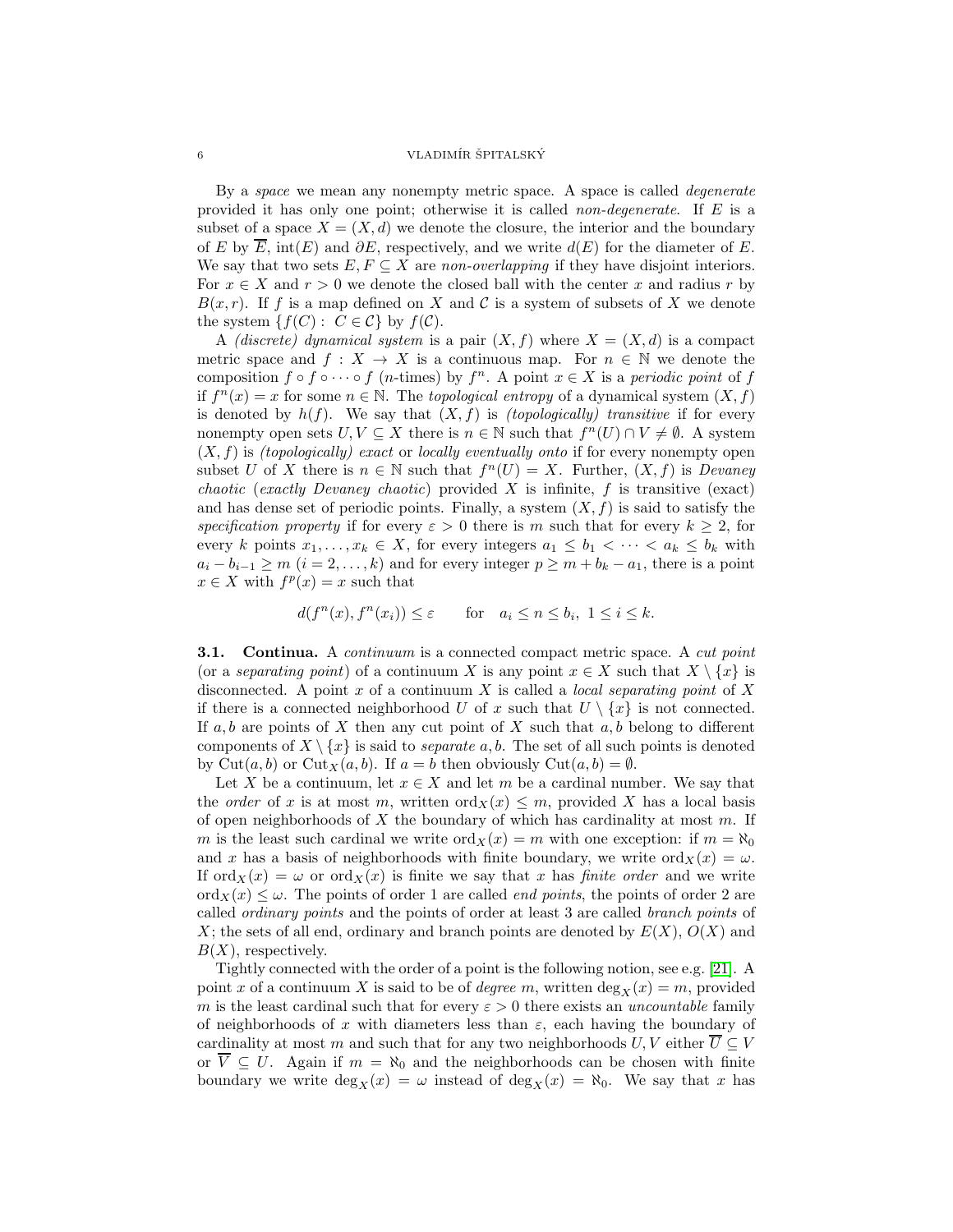finite degree and write deg<sub>X</sub>(x)  $\leq \omega$  if the degree of x is either finite or  $\omega$ . Trivially always  $\text{ord}_X(x) \leq \text{deg}_X(x)$  but there are examples when  $\text{ord}_X(x) < \text{deg}_X(x)$ ; e.g. if X is the Sierpinski triangle then the order of every point  $x \in X$  is at most 4 and the degree is equal to the cardinality of the continuum [\[21\]](#page-26-3).

Let  $X$  be a continuum. A metric  $d$  on  $X$  is said to be *convex* provided for every distinct  $x, y \in X$  there is  $z \in X$  such that  $d(x, z) = d(z, y) = d(x, y)/2$ . By [\[4,](#page-26-13) Theorem 8] every locally connected continuum admits a compatible convex metric.

**3.2.** Graphs. An arc A in X is any homeomorphic image of the unit interval  $I$ ; the end points of A are the images of the points  $0, 1$ . A *simple closed curve* is any homeomorphic image of the unit circle  $\mathbb{S}^1$ .

By a *graph* we mean a continuum which can be written as the union of finitely many arcs which are either disjoint or intersect only at their end points. These arcs are called edges and their end points are called vertices of the graph. So we allow vertices of order 2 and thus the edges and vertices are not defined uniquely. Notice also that we do not allow simple closed curves to be edges of a graph. By a subgraph of a graph G we mean any non-degenerate subcontinuum  $H$  of  $G$ ; so the vertices/edges of  $H$  need not be vertices/edges of  $G$ .

Let  $G = (G, d)$  be a graph with  $\mathcal{H}_d^1(G) < \infty$  and let  $a, b$  be vertices of G. By a path in G from a to b we mean a sequence  $\pi = a_0 E_1 a_1 E_2 \dots a_{k-1} E_k a_k$ , where  $a_i$   $(i = 0, \ldots, k)$  are vertices of G such that  $a_0 = a$ ,  $a_k = b$  and  $E_j$   $(j = 1, \ldots, k)$ are edges of G with end points  $a_{j-1}, a_j$ ; the number k will be called the *length* of the path  $\pi$ . A natural parametrization of a path  $\pi = a_0 E_1 a_1 E_2 \ldots a_{k-1} E_k a_k$  is any continuous map  $\kappa : J \to G$  defined on a compact interval  $J = [s, t] \subseteq \mathbb{R}$  such that  $\kappa(s) = a_0, \, \kappa(t) = a_k$  and we can write J as the union  $J_1 \cup J_2 \cup \cdots \cup J_k$  of nonoverlapping closed subintervals such that  $J_1 \leq J_2 \leq \cdots \leq J_k$  and the restriction of  $\kappa|_{J_j}: J_j \to E_j$  is an isometry for every  $j = 1, \ldots, k$ .

3.3. Hausdorff one-dimensional measure and Lipschitz maps. For a Borel subset B of a metric space  $(X, d)$  the *one-dimensional Hausdorff measure* of B is defined by

$$
\mathcal{H}_d^1(B) = \lim_{\delta \to 0} \mathcal{H}_{d,\delta}^1(B), \qquad \mathcal{H}_{d,\delta}^1(B) = \inf \left\{ \sum_{i=1}^\infty d(E_i) : B \subseteq \bigcup_{i=1}^\infty E_i, \ d(E_i) < \delta \right\}.
$$

We say that  $(X, d)$  has *finite length* if  $\mathcal{H}_d^1(X) < \infty$ . By e.g. [\[13,](#page-26-14) Proposition 4A],

 $(3.1)$  $\mathcal{H}_d^1(C) > d(C)$ whenever  $C$  is a connected Borel subset of  $X$ .

If  $A \subseteq X$  is an arc then  $\mathcal{H}_d^1(A)$  is equal to the length of A [\[12,](#page-26-12) Lemma 3.2]. In the case when  $(X, d)$  is the Euclidean real line R and  $J \subset \mathbb{R}$  is an interval  $\mathcal{H}_d^1(J)$  is equal to the length of  $J$  and we denote it simply by  $|J|$ .

If  $(X, d)$  is a continuum of finite length endowed with a convex metric d, then it has the so-called *geodesic property* (see e.g. [\[13,](#page-26-14) Corollary 4E]): for every distinct  $x, y \in X$  there is an arc A with end points  $x, y$  such that  $d(x, y) = \mathcal{H}_d^1(A)$ ; any such arc A is called a geodesic arc or shortly a geodesic. Every subarc of a geodesic is again a geodesic. If x, y are the end points of a geodesic A and  $z \in A$  then  $d(x, y) = d(x, z) + d(z, y).$ 

A map  $f : (X, d) \to (Y, \varrho)$  between metric spaces is called *Lipschitz* with a Lipschitz constant  $L \geq 0$ , shortly Lipschitz-L, provided  $\varrho(f(x), f(x')) \leq L \cdot d(x, x')$ for every  $x, x' \in X$ ; the smallest such L is denoted by  $Lip(f)$  and is called the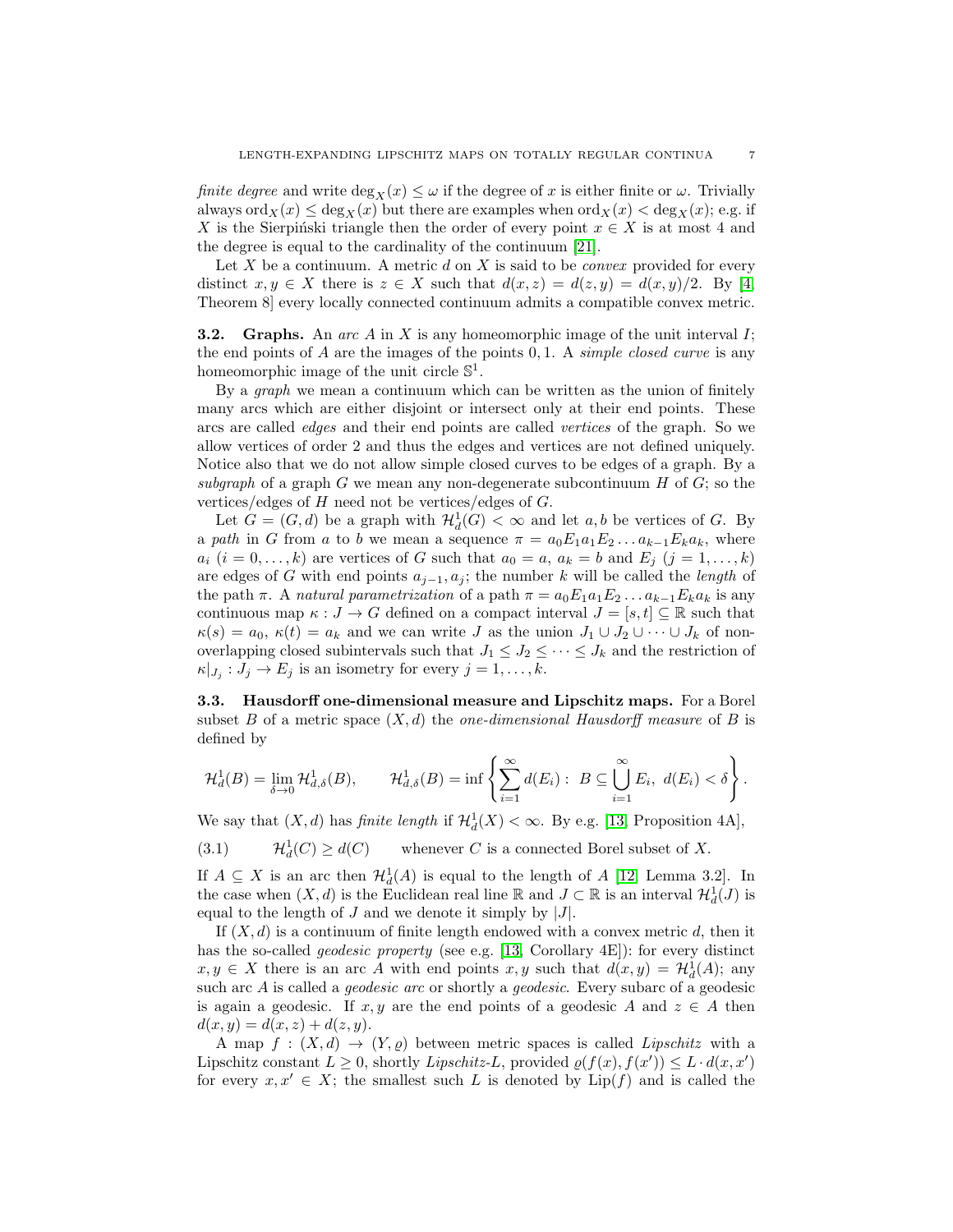## 8  $VLADIMfR$  ŠPITALSKÝ

Lipschitz constant of f. If  $f: X \to Y$  is Lipschitz-L then  $\mathcal{H}^1_\varrho(f(B)) \leq L \cdot \mathcal{H}^1_d(B)$ for every Borel set  $B \subset X$  such that  $f(B)$  is Borel-measurable [\[12,](#page-26-12) p. 10]. We omit the proof of the following lemma.

<span id="page-7-1"></span>**Lemma 2.** Let  $X = (X, d)$  be a non-degenerate (totally regular) continuum of finite length and let  $\varphi: I \to X$  be a Lipschitz surjection. Put

 $\mathcal{C} = \varphi(\mathcal{C}_I) = {\varphi(J) : J \text{ is a non-degenerate closed subinterval of } J}.$ 

Then the following hold:

- (1) C is a dense system of subcontinua of X;
- (2) for every  $\varepsilon > 0$  the space X can be covered by some  $C_1, \ldots, C_k \in \mathcal{C}$  satisfying  $\mathcal{H}_d^1(C_i) < \varepsilon$  for  $i = 1, \ldots, k$ .
- <span id="page-7-0"></span>**3.4.** Totally regular continua. By e.g.  $[16, 20]$  $[16, 20]$ , a continuum X is called
	- a *dendrite* if it is locally connected and contains no simple closed curve;
	- a *local dendrite* if it is locally connected and contains at most finitely many simple closed curves;
	- *completely regular* if it contains no non-degenerate nowhere dense subcontinuum;
	- totally regular if for every  $x \in X$  and every countable set  $P \subseteq X$  there is a basis of neighborhoods of  $x$  with finite boundary not intersecting  $P$ ;
	- regular if every  $x \in X$  has a basis of neighborhoods with finite boundary, i.e. ord $_X(x) \leq \omega$  for every x;
	- hereditarily locally connected if every subcontinuum of  $X$  is locally connected;
	- rational if every  $x \in X$  has a basis of neighborhoods with countable boundary, i.e. ord  $x(x) \leq \aleph_0$  for every x;
	- a curve if it is one-dimensional.

Notice that (local) dendrites as well as completely regular continua are totally regular and (totally) regular continua are hereditarily locally connected, hence they are locally connected curves. Totally regular continua are also called continua of finite degree since they are just those continua  $X$  for which every point  $x$  has finite degree deg<sub>X</sub>(x)  $\leq \omega$  [\[8\]](#page-26-4). This and other conditions equivalent to total regularity are summarized in the following theorem.

**Theorem 3.** For a continuum  $X$  the following are equivalent:

- $(1)$  X is totally regular;
- (2) X is of finite degree (i.e.  $\deg_X(x) \leq \omega$  for every x);
- (3) X has a (convex) metric d such that  $(X, d)$  has finite length;
- (4) X has a (convex) metric d such that  $(X, d)$  is a Lipschitz image of the unit interval;
- (5) X has a (convex) metric d such that for every  $x \in X$  and for almost every  $r > 0$  the boundary of the closed ball  $B(x, r)$  is finite;
- (6) every non-degenerate subcontinuum of  $X$  contains uncountably many local separating points;
- (7) X is locally connected and for every disjoint closed sets  $E, F \subseteq X$  there are disjoint perfect sets  $N_1, \ldots, N_k$  such that every subcontinuum of X intersecting both  $E$  and  $F$  contains some  $N_i$ .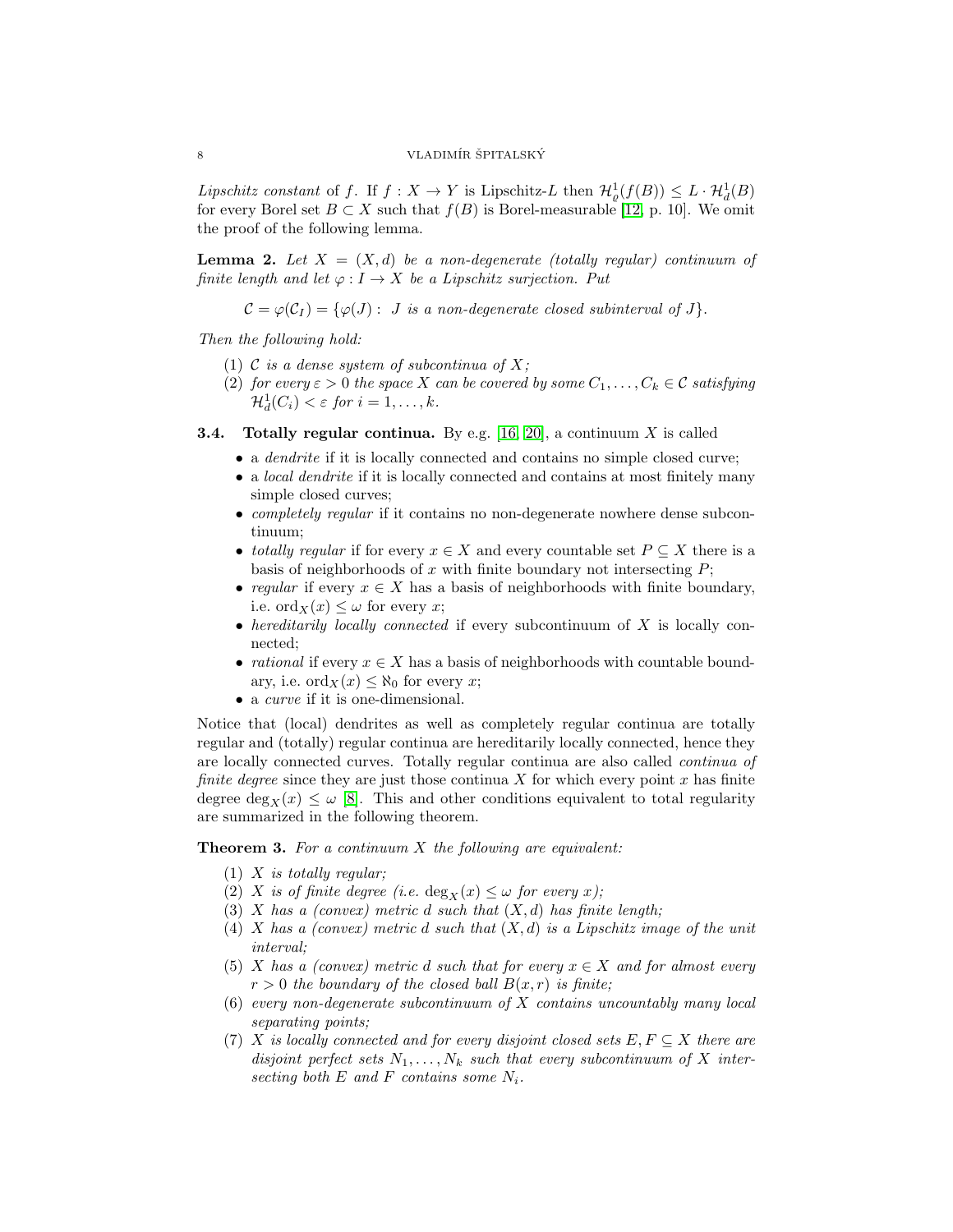*Proof.* The equivalence of  $(1), (2), (3), (6)$  and  $(7)$  follows from [\[8\]](#page-26-4), [\[21\]](#page-26-3), [\[10\]](#page-26-5), [\[15\]](#page-26-15) and  $[9]$ . Immediately  $(4)$  implies  $(3)$  and  $(5)$  implies  $(2)$ . By e.g.  $[14]$ , Lemma  $2A$ , (3) implies (4). Finally, the fact that (3) implies (5) follows from the following inequality (see e.g. [\[13,](#page-26-14) 1A(f)] or [\[18,](#page-26-17) Theorem 7.7]) applied to the map  $f: X \to \mathbb{R}$ ,  $f(x') = d(x, x')$ . The inequality says that if  $f : (X, d) \to (Y, \varrho)$  is Lipschitz-1 then

$$
\mathcal{H}_d^1(X) \ge \int_Y^* \#^* f^{-1}(y) d\mathcal{H}_\varrho^1(y)
$$

where  $\#^*$  denotes the cardinality of a finite set and  $\infty$  for infinite sets and  $\int_Y^* h d\mu$ is the infimum of integrals  $\int_Y g d\mu$  as g runs over  $\mu$ -measurable functions from Y to  $[0, \infty]$  such that  $g \geq h$ . Hence if  $(X, d)$  has finite length then  $f^{-1}(y)$  is finite for  $\mathcal{H}_\varrho^1$ -almost every  $y \in Y$ .

By [\[9\]](#page-26-6), if d is a metric on a totally regular continuum X with  $\mathcal{H}_d^1(X) < \infty$ then there is a (unique) convex metric  $d^*$  on X such that  $d^*(x, y) \geq d(x, y)$  for every  $x, y \in X$  and  $\mathcal{H}^1_{d^*}(B) = \mathcal{H}^1_d(B)$  for every Borel  $B \subseteq X$ ; it is defined by  $d^*(x, y) = \inf \{ \mathcal{H}_d^1(A) : A \text{ is an arc from } x \text{ to } y \}.$ 

**3.5.** Monotone inverse limits. An *inverse sequence* is a sequence  $(X_n, f_n)_{n \in \mathbb{N}}$ where  $X_n$  is a compact metric space and  $f_n: X_{n+1} \to X_n$  is a continuous map for every  $n \in \mathbb{N}$ . The *inverse limit* of an inverse sequence  $(X_n, f_n)_{n \in \mathbb{N}}$  is the subspace  $X_{\infty} = \varprojlim(X_n, f_n)$  of the product  $\prod_{n=1}^{\infty} X_n$  given by

$$
X_{\infty} = \underleftarrow{\lim}_{n}(X_n, f_n) = \left\{ (x_n)_{n=1}^{\infty} \in \prod_{n=1}^{\infty} X_n : f_n(x_{n+1}) = x_n \text{ for every } n \in \mathbb{N} \right\}.
$$

The maps  $f_n$  are called *bonding maps*. For  $n \in \mathbb{N}$  the projection from  $X_\infty$  onto the n-th coordinate will be denoted by  $\pi_n : X_\infty \to X_n$ . From now on we will assume that every  $f_n$  (and hence every  $\pi_n$ ) is surjective.

A fundamental result states that the inverse limit of continua is a continuum [\[19,](#page-26-10) Theorem 2.1]. Moreover, if the dimension of every  $X_n$  is at most d then also  $\dim X_{\infty} \leq d$  [\[11,](#page-26-18) Theorem 1.13.4]. Hence the inverse limit of curves is a curve.

The special case important for us is when the bonding maps are monotone. (Recall that a continuous map  $f: X \to Y$  is monotone if every preimage  $f^{-1}(y)$  is connected.) Then also every projection map  $\pi_n$  is monotone [\[17,](#page-26-11) Proposition 2.1.13]. The following theorem combines [\[17,](#page-26-11) Corollary 2.1.14], [\[20,](#page-26-2) Theorem 3.6] and [\[19,](#page-26-10) Theorem 10.36].

<span id="page-8-0"></span>**Theorem 4.** Let  $X_{\infty} = \varprojlim(X_n, f_n)$  be the inverse limit of continua  $X_n$  with surjective monotone bonding maps. If every  $X_n$  is locally connected (totally regular, a dendrite) then also  $X_{\infty}$  is locally connected (totally regular, a dendrite).

It is often the case that a continuum  $X$  is homeomorphic to the inverse limit of some "simpler" continua  $X_n$ . For example every continuum is the inverse limit of compact connected polyhedra [\[19,](#page-26-10) Theorem 2.15] and every curve is the inverse limit of graphs [\[11,](#page-26-18) Theorem 1.13.2]. Fundamental results for monotone inverse limits and locally connected curves are summarized below, see [\[20,](#page-26-2) Theorem 2.2], [\[6,](#page-26-8) Theorem 3] and e.g. the proof of [\[19,](#page-26-10) Theorem 10.32].

Theorem 5. Every locally connected curve (totally regular continuum, dendrite) is the monotone inverse limit of regular continua (graphs, trees).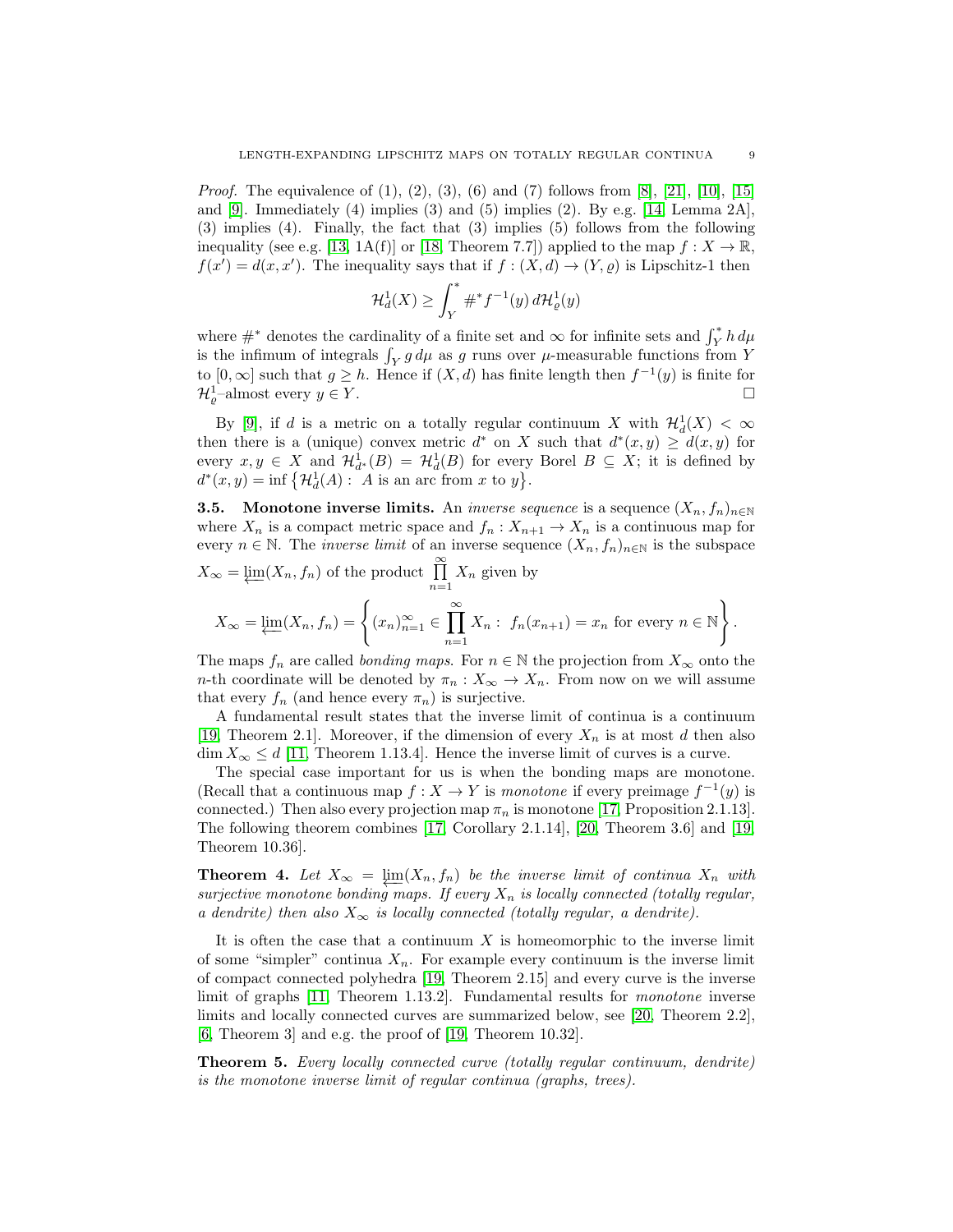Notice that for non-degenerate totally regular continua and for non-degenerate dendrites the bonding maps  $f_n$  in the previous theorem can be chosen such that  $f_n^{-1}(x)$  is non-degenerate for exactly one point x.

The following theorem gives us a way to define the so-called *induced map* between inverse limits, see e.g. [\[17,](#page-26-11) Theorems 2.1.46–48].

<span id="page-9-1"></span>**Theorem 6.** Let  $(X_n, f_n)_n$ ,  $(X'_n, f'_n)_n$  be inverse sequences and let  $g_n : X_n \to$  $X'_n$  ( $n \in \mathbb{N}$ ) be continuous maps such that for every n the left-hand side diagram commutes:

$$
X_{n+1} \xrightarrow{f_n} X_n \qquad X_{\infty} \xrightarrow{\pi_n} X_n
$$
  
\n
$$
g_{n+1} \downarrow \qquad \qquad \downarrow g_n \qquad \qquad g_{\infty} \downarrow \qquad \qquad \downarrow g_n
$$
  
\n
$$
X'_{n+1} \xrightarrow{f'_n} X'_n \qquad \qquad X'_{\infty} \xrightarrow{\pi'_n} X'_n
$$

Then there is a unique continuous map  $g_{\infty} = \varprojlim g_n : X_{\infty} \to X'_{\infty}$  such that for every n the right-hand side diagram commutes. The map  $g_{\infty}$  is given by

$$
g_{\infty}(x_1, x_2, x_3, \dots) = (g_1(x_1), g_2(x_2), g_3(x_3), \dots).
$$

<span id="page-9-0"></span>Moreover, if every  $g_n$  is surjective (injective) then  $g_\infty$  is surjective (injective).

# 4. Properties of length-expanding Lipschitz maps

Here we briefly state basic properties of the class of LEL maps. We start with the proof of Proposition [B](#page-1-0) stated in the introduction.

**Proposition [B.](#page-1-0)** Let  $f : (X, d, \mathcal{C}) \rightarrow (X, d, \mathcal{C})$  be a LEL map. Then f is exact and has finite positive entropy. Moreover, if f is the composition  $\varphi \circ \psi$  of some maps  $\psi: X \to I$  and  $\varphi: I \to X$ , then f has the specification property and so it is exactly Devaney chaotic.

*Proof.* Let  $f : (X, d, \mathcal{C}) \to (X, d, \mathcal{C})$  be a  $(\varrho, L)$ -LEL map. Take any nonempty open subset U of X and fix some  $C \in \mathcal{C}$  contained in U. Then  $f^{n}(C) \in \mathcal{C}$  for every n. If  $f^n(C) \neq X$  for every n then  $\mathcal{H}^1_d(f^n(C)) \geq \varrho^n \cdot \mathcal{H}^1_d(C) \to \infty$  for  $n \to \infty$ , which contradicts the fact that  $X = (X, d)$  has finite length. So  $f^{n}(U) \supseteq f^{n}(C) = X$  for some  $n$ , which proves the exactness of  $f$ .

Now assume that  $f = \varphi \circ \psi$ . Since f is exact, also the factor  $f' = \psi \circ \varphi : I \to I$ of f is exact. Hence  $f'$  has the specification property by [\[5\]](#page-26-19). By [\[7,](#page-26-20) 21.4] also f, being a factor of  $f'$ , has the specification property. Finally, by [\[7,](#page-26-20) 21.3],  $f$  has dense periodic points.

Recall that  $d_I$  denotes the Euclidean metric on I and  $C_I$  is the system of all non-degenerate closed subintervals of I. Note that the following lemma can be substantially generalized, but for our purposes this version is sufficient.

<span id="page-9-2"></span>**Lemma 7.** Let  $k \geq 3$  and  $f_k : I \to I$  be the piecewise linear map fixing 0 and mapping every  $[(i-1)/k, i/k]$  onto I. Then  $f_k : (I, d_I, C_I) \rightarrow (I, d_I, C_I)$  is  $(k/2, k)$ -LEL.

Proof. Only length-expansiveness needs a proof. Take any non-degenerate closed subinterval J of I. If there is i such that  $J \supseteq [(i-1)/k, i/k]$  then  $f(J) = I$ . Otherwise there is i such that  $J = J_0 \cup J_1$  where  $J_0 \subseteq ((i-1)/k, i/k]$  and  $J_1 \subseteq$  $[i/k,(i+1)/k)$ . Then  $|f_k(J)| \geq k \cdot \max\{|J_0|,|J_1|\} \geq (k/2) \cdot |J|$ .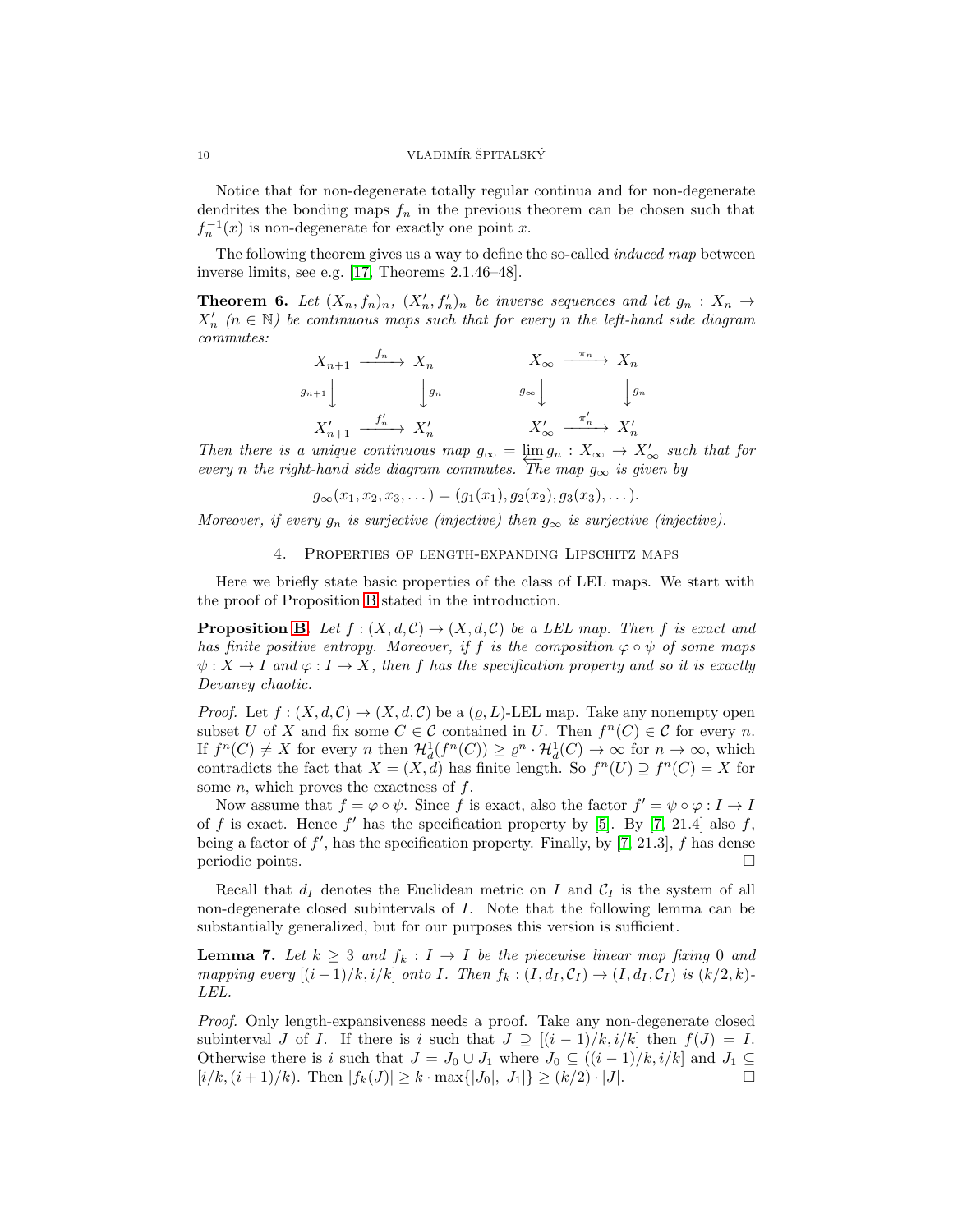**Lemma 8.** Let  $f : (X, d, C) \to (X', d', C')$  be a  $(g, L)$ -LEL map. Then for every  $\mathcal{D}' \supseteq \mathcal{C}'$ ,  $1 < \varrho' \leq \varrho$  and  $L' \geq L$ , the map  $f : (X, d, \mathcal{C}) \to (X', d', \mathcal{D}')$  is  $(\varrho', L')$ -LEL.

<span id="page-10-0"></span>**Lemma 9.** Let  $f : (X, d, C) \rightarrow (X', d', C')$  be  $(\varrho, L)$ -LEL and  $f' : (X', d', C') \rightarrow$  $(X'', d'', \mathcal{C}'')$  be  $(\varrho', L')$ -LEL. Then  $f' \circ f : (X, d, \mathcal{C}) \to (X'', d'', \mathcal{C}'')$  is  $(\varrho \varrho', LL')$ -LEL.

*Proof.* Put  $g = f' \circ f$ . Immediately  $Lip(g) \leq LL'$ . Take any  $C \in \mathcal{C}$  and put  $C' = f(C) \in C'$ . If  $C' = X'$  then, by surjectivity of  $f'$ ,  $g(C) = X''$ . Otherwise  $\mathcal{H}_{d'}^1(C') \geq \varrho \mathcal{H}_d^1(C)$  and, if  $f'(C') \neq X''$ , also  $\mathcal{H}_{d''}^1(f'(C')) \geq \varrho' \mathcal{H}_{d'}^1(C')$ ; hence  $\mathcal{H}_{d''}^{\bar{1}}(g(C))\geq\varrho\varrho'\mathcal{H}_d^1$  $(C).$ 

5. LIPSCHITZ-1 SURJECTIONS 
$$
g: [0, \alpha] \to X
$$
,  $h: X \to [0, \beta]$ 

<span id="page-10-1"></span>In this section we show that for a totally regular continuum  $X$  there are a compatible convex metric d and two Lipschitz surjections  $q : [0, \alpha] \to (X, d), h$ :  $(X, d) \rightarrow [0, \beta]$  such that

$$
\gamma \cdot |J| \leq \mathcal{H}_d^1(g(J)) \leq \Gamma \cdot |h \circ g(J)|
$$

for every closed subinterval J of  $[0, \alpha]$ , where  $0 < \gamma < \Gamma$  are constants not depending on J (see Lemma [24\)](#page-21-0).

We start with a simple property of convex metrics on locally connected continua. For a metric space  $X = (X, d)$  and a point  $a \in X$  put

(5.1) 
$$
h_a: X \to \mathbb{R}, \qquad h_a(x) = d(a, x) \quad \text{for } x \in X.
$$

<span id="page-10-2"></span>**Lemma 10.** Let  $X = (X, d)$  be a locally connected continuum endowed with a convex metric d and let  $a \in X$ . Then

$$
|h_a(A)| \ge \frac{1}{2} \cdot \mathcal{H}_d^1(A)
$$

for any free arc  $A$  in  $X$ .

*Proof.* Let y, z be the end points of A. For distinct  $u, v \in A$  we will denote by uv the subarc of A with end points u, v. Let  $\alpha$  be the length of A and let  $\kappa : [0, \alpha] \to A$ be the natural parametrization of A such that  $\kappa(0) = y$  and  $\kappa(\alpha) = z$ . Put  $y_t = \kappa(t)$ for  $t \in [0, \alpha]$ ; hence  $\mathcal{H}_d^1(y_t y_s) = |s - t|$  for every different  $t, s \in [0, \alpha]$ .

For every  $t \in [0, \alpha]$  such that  $y_t \neq a$  take a geodesic arc  $A_t$  from a to  $y_t$ . Assume first that  $a$  is not an interior point of  $A$ . Since  $A$  is a free arc, every arc (hence also every  $A_t$ ) from a to a point of A must contain y or z. Take any  $t \in [0, \alpha]$ . If  $y \in A_t$ then  $d(a, y_t) = d(a, y) + d(y, y_t) = d(a, y) + t$  since  $A_t$  is geodesic. Analogously, if  $z \in A_t$  then  $d(a, y_t) = d(a, z) + d(z, y_t) = d(a, z) + (\alpha - t)$ . So

$$
h_a(y_t) = \min\{d(a, y) + t, d(a, z) + (\alpha - t)\}.
$$

Hence immediately  $|h_a(A)| \ge \alpha/2$ .

Now assume that  $a = y_s$  for some  $s \in (0, \alpha)$ ; without loss of generality we may assume that  $\mathcal{H}_d^1(ay) \leq \mathcal{H}_d^1(az)$ . Then for every  $t \in [0, \alpha]$ ,  $t \neq s$  the geodesic arc  $A_t$ is either the subarc  $ay_t$  of A or an arc containing both y and z. Hence

$$
h_a(y_t) = \min\{|t - s|, s + d(y, z) + (\alpha - t)\}.
$$

So also in this case we easily have  $|h_a(A)| \ge \alpha/2$ .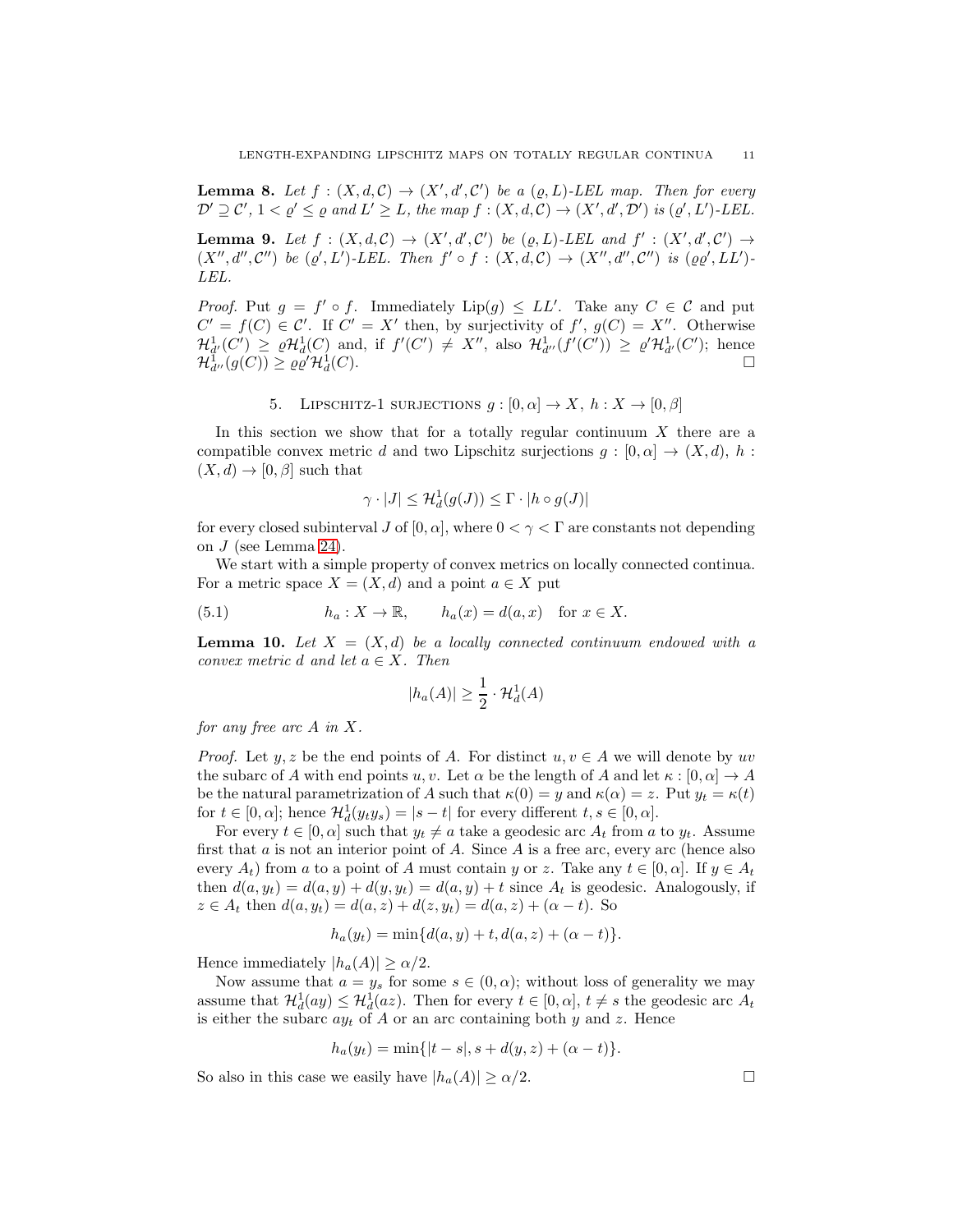#### 12 VLADIMÍR ŠPITALSKÝ

**5.1.** Admissible maps on graphs. Let G be a graph with a metric  $d$  and let a, b be (not necessarily distinct) vertices of G. We say that a path  $\pi$  =  $aE_{j_1}a_1 \ldots a_{k-1}E_{j_k}b$  in G (from a to b) is admissible provided every edge of G is at least once but at most twice in  $\pi$ ; moreover, if  $a_i$  is a vertex of G of order 2 then  $E_{j_i} \neq E_{j_{i+1}}$  (i.e.  $\pi$  "goes through" the ordinary vertices of G).

A continuous map  $\kappa$  from a compact interval  $J = [\alpha, \beta]$  to G is called fullyadmissible or, more precisely, fully-admissible for  $(G, d)$  from a to b, if it is the natural parametrization of some admissible path  $\pi$  from a to b. I.e.  $\kappa(\alpha) = a, \kappa(\beta) = a$ b and there is an admissible path  $\pi_{\kappa} = aE_{j_1}a_1 \dots a_{k-1}E_{j_k}b$  and non-overlapping compact intervals  $J_1 \leq J_2 \leq \cdots \leq J_k$  such that  $J = J_1 \cup \cdots \cup J_k$  and every restriction  $\kappa|_{J_i}: J_i \to E_{j_i}$  is an isometry.

A map is called admissible if it is a restriction of a fully-admissible map onto a compact interval. Notice that any admissible map is finite-to-one and outside of a finite set (the set of points mapped to the vertices of  $G$ ) is at most two-to-one. Moreover, admissible maps are Lipschitz-1 provided the metric  $d$  is convex. The following lemma can be easily proved by induction on the number of edges of G.

<span id="page-11-3"></span>**Lemma 11.** Let G be a graph and let  $a, b$  be vertices of G. Then there is a fullyadmissible map  $\kappa : [\alpha, \beta] \to G$  for G from a to b.

<span id="page-11-0"></span>**Lemma 12.** Let  $0 < q < 1$  and let G be a graph. Then there is a convex metric d on G such that for every admissible map  $\kappa : J \to G$  and every vertex a of G it holds that

$$
\mathcal{H}_d^1(\kappa(J)) \ge \frac{1}{2} \cdot |J| \quad \text{and} \quad |h_a \circ \kappa(J)| \ge \frac{1-q}{6} \cdot \mathcal{H}_d^1(\kappa(J)).
$$

Moreover,  $|h_a(G)| \geq \frac{1-q}{2} \cdot \mathcal{H}_d^1(G)$ .

*Proof.* Fix any  $0 < q < 1$ . Let G be a graph and let  $E_0, \ldots, E_k$  be the edges of G. Take a convex metric d on G such that  $\mathcal{H}_d^1(G) < \infty$  and

<span id="page-11-2"></span>(5.2) 
$$
\mathcal{H}_d^1(E_i) \leq q \cdot \mathcal{H}_d^1(E_{i-1}) \quad \text{for every } i \geq 1.
$$

Such a metric can be constructed as follows: We may assume that  $G$  is a subset of  $\mathbb{R}^3$  endowed with the Euclidean metric and that the (Euclidean) lengths of edges of  $G$  are finite and exponentially decreasing with quotient  $q$ . Then it suffices to take the convex metric on G generated by the Euclidean one.

Let a be a vertex of G and let  $\kappa : J \to G$  be an admissible map for  $(G, d)$ ; put  $Y = \kappa(J)$ . Let  $\pi = a_0 E_{i_1} a_1 E_{i_2} \dots a_{k-1} E_{i_k} a_k$  be the admissible path given by a fully-admissible extension of  $\kappa$ . Since  $\pi$  is admissible, we immediately have  $\mathcal{H}^{1}_{d}(Y) \geq \frac{1}{2} \cdot |J|.$ 

Now we show the lower bound for the length of  $h_a(Y)$ . Realize that there are at most two indices  $j$  such that

<span id="page-11-1"></span>(5.3) 
$$
Y \cap E_j
$$
 is non-degenerate and  $Y \not\supseteq E_j$ 

(indeed, for any such j the edge  $E_j$  must contain the  $\kappa$ -image of an end point of J in its interior). For simplicity we will assume that there are exactly two  $j$ 's satisfying  $(5.3)$  — we denote them by  $j_1, j_2$  — and that there is an index j such that  $E_j \subseteq Y$ ; the other cases can be described analogously. Let  $j_0$  be the smallest index j such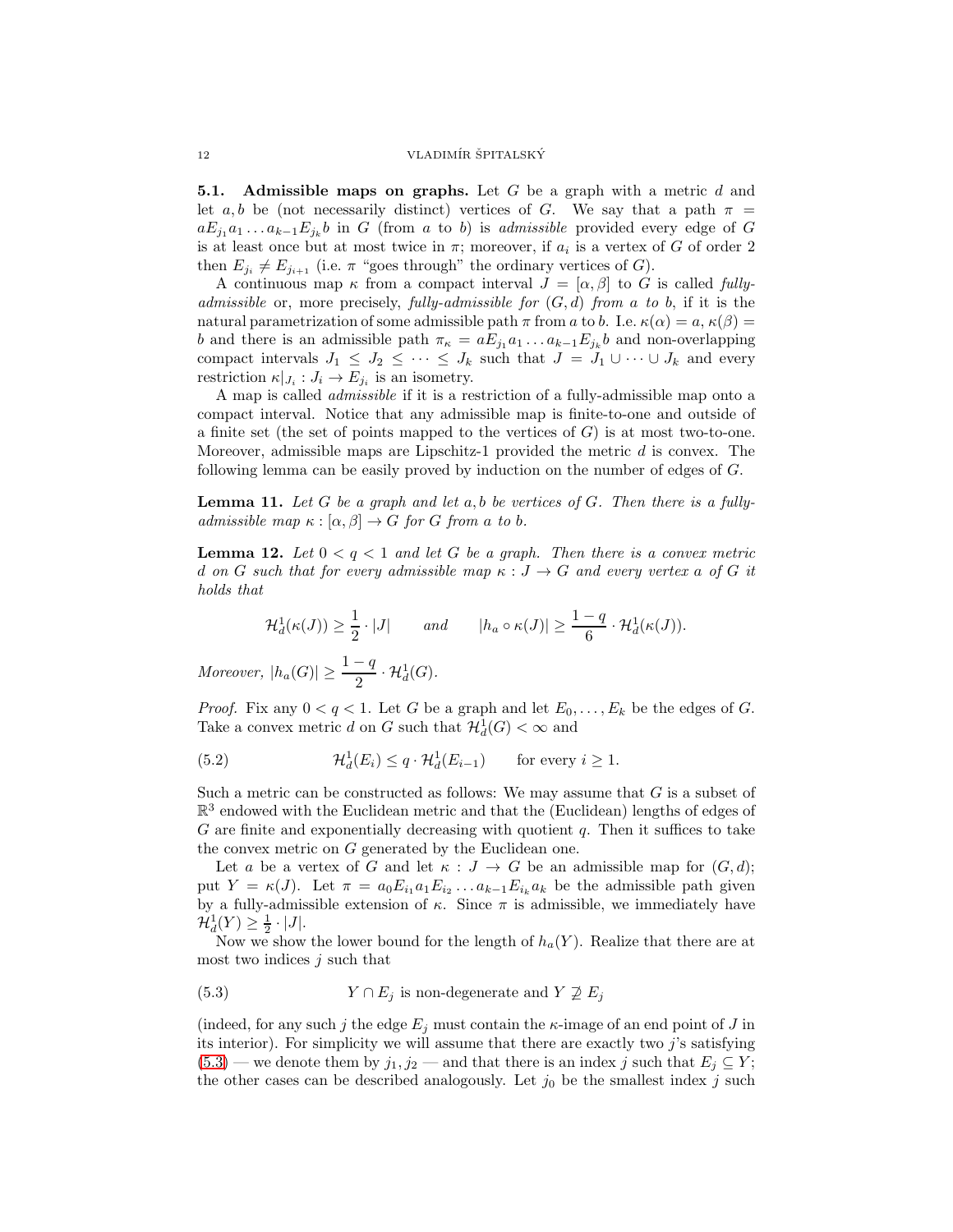that  $E_i \subseteq Y$ . Then using [\(5.2\)](#page-11-2) we have

<span id="page-12-2"></span>
$$
(5.4) \mathcal{H}_d^1(Y) = \sum_j \mathcal{H}_d^1(E_j \cap Y) \leq \mathcal{H}_d^1(E_{j1} \cap Y) + \mathcal{H}_d^1(E_{j2} \cap Y) + \sum_{j \geq j_0} \mathcal{H}_d^1(E_j) \leq
$$
  
 
$$
\leq \mathcal{H}_d^1(E_{j1} \cap Y) + \mathcal{H}_d^1(E_{j2} \cap Y) + \mathcal{H}_d^1(E_{j_0})/(1-q).
$$

On the other hand, Lemma [10](#page-10-2) gives

$$
|h_a(Y)| \ge \max\{|h_a(E_{j_1} \cap Y)|, |h_a(E_{j_2} \cap Y)|, |h_a(E_{j_0})|\}
$$
  

$$
\ge \frac{1}{2} \cdot \max\{\mathcal{H}_d^1(E_{j_1} \cap Y), \mathcal{H}_d^1(E_{j_2} \cap Y), \mathcal{H}_d^1(E_{j_0})\}.
$$

The simple fact that

<span id="page-12-3"></span>(5.5) 
$$
\max_{i=1,\dots,p} c_i \leq \sum_{i=1}^p c_i \leq p \cdot \max_{i=1,\dots,p} c_i \quad \text{for any non-negative } c_1,\dots,c_p,
$$

applied to [\(5.4\)](#page-12-2) immediately implies  $|h_a(Y)| \geq \mathcal{H}_d^1(Y) \cdot (1-q)/6$ .

The final assertion of the lemma follows from the facts that  $\mathcal{H}_d^1(G) \leq \mathcal{H}_d^1(E_0)/(1-\epsilon)$ q) and  $|h_a(G)| \geq |h_a(E_0)| \geq \mathcal{H}_d^1(E_0)/2$  by Lemma [10.](#page-10-2)

<span id="page-12-4"></span>**5.2.** The construction of  $d, g, h$ . Now we embark on the construction of a convex metric d on X and Lipschitz surjections  $g : [0, \alpha] \to X$ ,  $h : X \to [0, \beta]$  for a given totally regular continuum  $X$  (see Lemma [24\)](#page-21-0).

Let  $0 < q < 1$ , let X be a non-degenerate totally regular continuum and let  $a, b$  be two points of X. By [\[6\]](#page-26-8) there is an inverse sequence  $(X_n, f_n)_{n\in\mathbb{N}}$  of graphs  $X_n$  with monotone surjective bonding maps  $f_n: X_{n+1} \to X_n$  such that X is (homeomorphic to) the inverse limit

$$
(5.6) \qquad \qquad \lim_{n \to \infty} (X_n, f_n) \, .
$$

Without loss of generality we may assume that for every integer  $n \geq 1$  the following hold:

- <span id="page-12-0"></span>• there is  $\tilde{x}_n \in X_n$  such that  $\tilde{X}_{n+1} = f_n^{-1}(\tilde{x}_n)$  is a non-degenerate subgraph of  $X_{n+1}$ ;
- $f_n^{-1}(x)$  is a singleton for every  $x \neq \tilde{x}_n$ ;
- $\tilde{x}_n$  is a vertex of  $X_n$ ;
- every vertex of  $\tilde{X}_{n+1}$  is a vertex of  $X_{n+1}$ ; moreover, every point of the boundary (in  $X_{n+1}$ ) of  $\tilde{X}_{n+1}$  is a vertex of both  $\tilde{X}_{n+1}$  and  $X_{n+1}$ ; so an edge of  $\tilde{X}_{n+1}$  is also an edge of  $X_{n+1}$ ;
- the  $f_n$ -preimage of every vertex  $x \neq \tilde{x}_n$  of  $X_n$  is a vertex of  $X_{n+1}$ ; so the  $f_n$ -image of any edge in  $X_{n+1}$  which is not an edge of  $\tilde{X}_{n+1}$  is a free arc contained in an edge of  $X_n$ .

Let  $\pi_n : X \to X_n$   $(n \in \mathbb{N})$  be the natural projections; put  $a_n = \pi_n(a)$ ,  $b_n = \pi_n(b)$ . We may assume that  $a_n, b_n$  are vertices of  $X_n$  and, if  $a \neq b$ ,  $a_1 \neq b_1$  (otherwise we remove finitely many of the first  $X_n$ 's). Then  $a_n \neq b_n$  for every n provided  $a \neq b$ .

<span id="page-12-1"></span>Let  $d_1$  be a convex metric on  $X_1$  obtained using Lemma [12](#page-11-0) such that

(5.7) 
$$
\mathcal{H}^1_{d_1}(X_1) = 1 - q
$$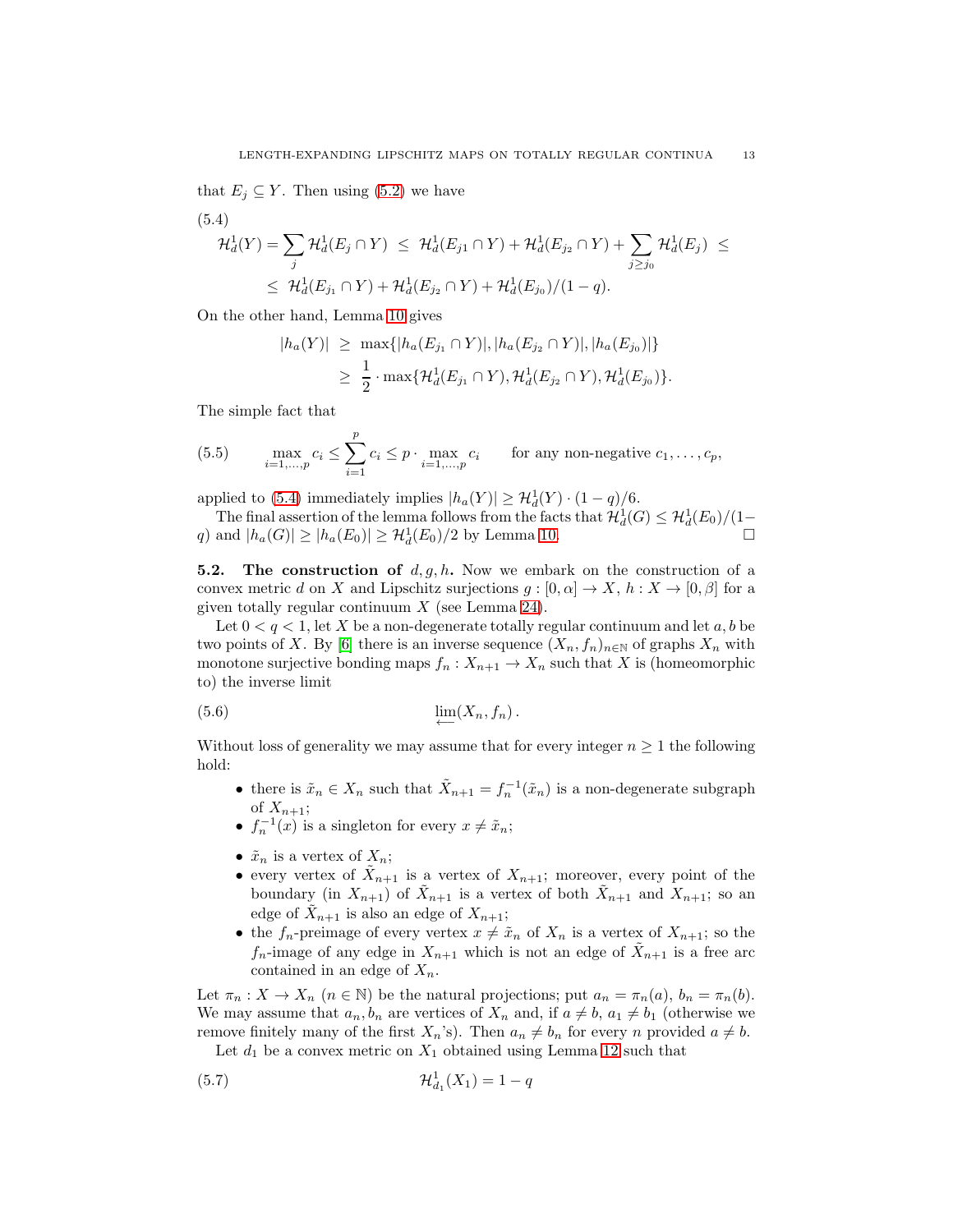and let  $g_1 : I_1 \to X_1$  be a fully-admissible map for  $(X_1, d_1)$  from  $a_1$  to  $b_1$ . Assume that  $n \geq 2$  and that for every  $1 \leq m \leq n-1$  we have defined a metric  $d_m$  on  $X_m$ , maps  $g_m: I_m \to X_m$  and, provided  $m \geq 2$ , a map  $\varrho_{m-1}: I_m \to I_{m-1}$ . Put

<span id="page-13-0"></span>(5.8) 
$$
\mu_{n-1} = \min \{ \mathcal{H}_{d_{n-1}}^1(E) : E \text{ is an edge of } X_{n-1} \}.
$$

Let  $\tilde{d}_n$  be a convex metric on  $\tilde{X}_n$  obtained from Lemma [12](#page-11-0) such that

<span id="page-13-4"></span>(5.9) 
$$
\mathcal{H}^1_{\tilde{d}_n}(\tilde{X}_n) < \frac{q \cdot \mu_{n-1}}{2p} \quad \text{where} \quad p = \#g_{n-1}^{-1}(\tilde{x}_{n-1}).
$$

Denote by  $d_n$  the only convex metric on  $X_n$  such that for every edge E of  $X_n$  and every two points  $x, y \in E$  the following holds:

<span id="page-13-1"></span>(5.10) 
$$
d_n(x,y) = \begin{cases} \tilde{d}_n(x,y) & \text{if } E \subseteq \tilde{X}_n; \\ d_{n-1}(f_{n-1}(x), f_{n-1}(y)) & \text{otherwise.} \end{cases}
$$

Let  $s_1 < s_2 < \cdots < s_p$  be the points of  $I_{n-1}$  mapped by  $g_{n-1}$  to  $\tilde{x}_{n-1}$ . Write  $I_{n-1}$  as the union  $J'_0 \cup J'_1 \cup \cdots \cup J'_p$  of non-overlapping compact subintervals such that  $J'_0 \leq s_1 \leq J'_1 \leq s_2 \cdots \leq s_p \leq J'_p$  (here  $J'_0, J'_p$  can be degenerate). For every  $i = 1, \ldots, p$  let  $K'_i$  be an interval and  $\kappa_i : K'_i \to (\tilde{X}_n, \tilde{d}_n)$  be a fully-admissible map (see Lemma [11\)](#page-11-3); the images of end points of  $K'_{i}$  will be fixed later. Now let  $I_n = [0, \alpha_n]$  be a compact interval of length  $\alpha_n = |I_{n-1}| + \sum_{i=1}^p |K'_i|$  and define  $g_n: I_n \to X_n$  by "concatenating" the maps

<span id="page-13-2"></span>
$$
g_{n-1}|_{J'_0}, \kappa_1, g_{n-1}|_{J'_1}, \kappa_2, \ldots, \kappa_p, g_{n-1}|_{J'_p}.
$$

I.e. we write  $I_n$  as the union of non-overlapping compact intervals

$$
(5.11) \tIn = J0 \cup K1 \cup J1 \cup K2 \cdots \cup Kp \cup Jp
$$

such that  $J_0 \leq K_1 \leq \cdots \leq K_p \leq J_p$  and  $|J_i| = |J'_i|$ ,  $|K_j| = |K'_j|$  for every *i*, *j*; then we define  $g_n$  such that

<span id="page-13-6"></span>(5.12) 
$$
g_n|_{J_i} \approx g_{n-1}|_{J'_i} \text{ and } g_n|_{K_j} \approx \kappa_j \quad \text{for every } i, j.
$$

(Here we write  $f \approx g$  for maps f, g defined on real intervals J, K if there is a constant  $s_0$  such that  $J = K + s_0$  and  $f(s + s_0) = g(s)$  for every  $s \in K$ .) By an "appropriate" specification of  $\kappa_i$ -images of the end points of  $K'_i$  we obtain that  $g_n$ is continuous and that  $g_n(0) = a_n$ ,  $g_n(\alpha_n) = b_n$ . Notice that

<span id="page-13-5"></span>(5.13) 
$$
g_n: I_n \to (X_n, d_n) \text{ is a natural parametrization of some}
$$
  
(not necessarily admissible) path in  $X_n$  from  $a_n$  to  $b_n$ .

Let  $\varrho_{n-1}: I_n \to I_{n-1}$  be the piecewise linear continuous surjection with slopes 0 and 1 which collapses every  $K_i$  into a point. For  $1 \leq k < n$  denote the composition  $\varrho_k \circ \varrho_{k+1} \circ \cdots \circ \varrho_{n-1}$  by  $\varrho_{n,k} : I_n \to I_k$ ; for convenience put  $\varrho_{n,n} = \mathrm{id}_{I_n}$ . Analogously define  $f_{n,k}: X_n \to X_k$  for  $1 \leq k \leq n$ . Notice that the following diagram commutes for every  $1 \leq k \leq n$ :

<span id="page-13-3"></span>
$$
\begin{array}{ccc}\nX_n & \xrightarrow{f_{n,k}} & X_k \\
\hline\ng_n \uparrow & & \uparrow g_k \\
I_n & \xrightarrow{\varrho_{n,k}} & I_k\n\end{array}
$$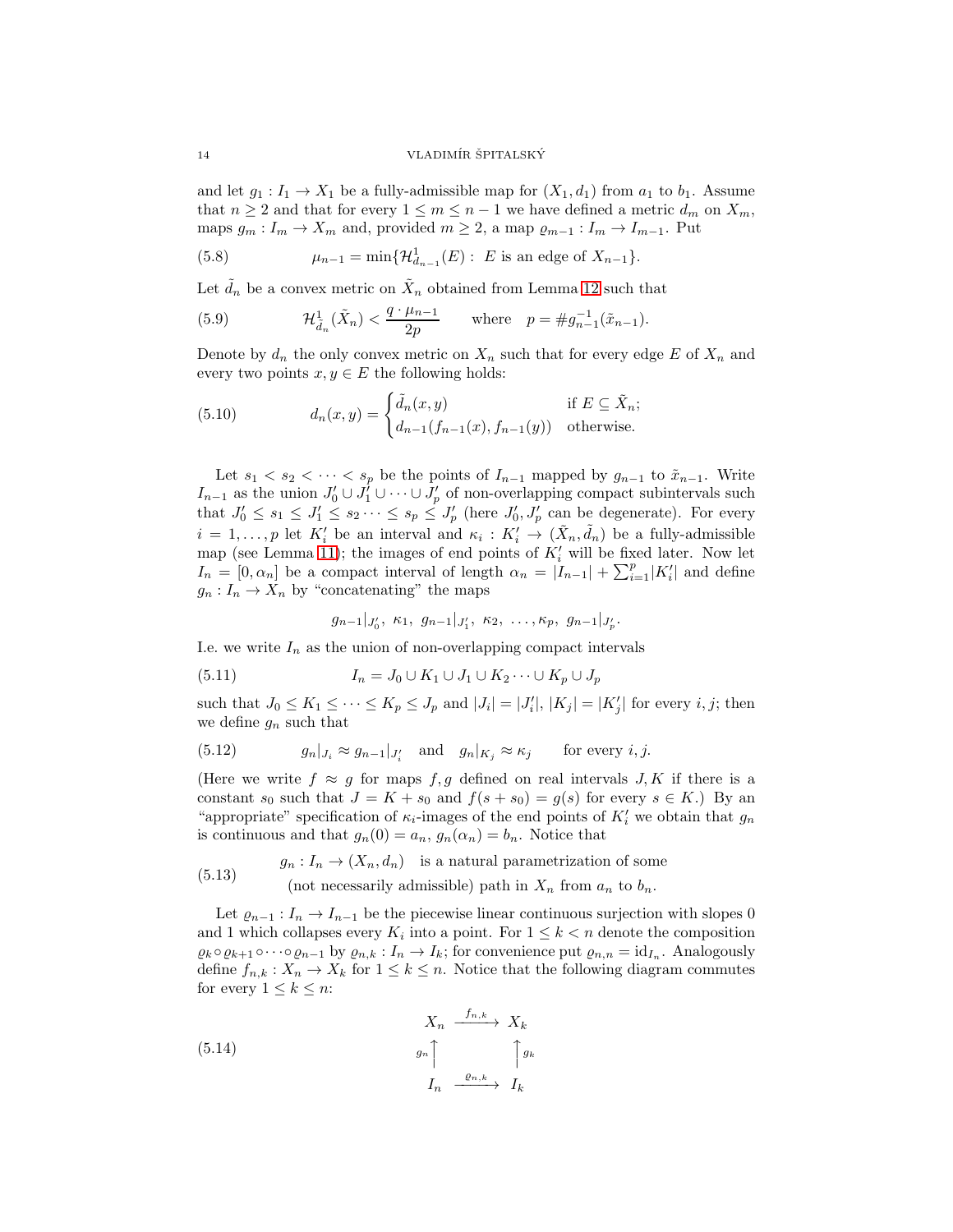After finishing the induction we obtain the metrics  $d_n$  on  $X_n$  and the maps  $g_n: I_n \to X_n$ . As in [\[6\]](#page-26-8) define

<span id="page-14-0"></span>(5.15) 
$$
d(x, y) = \sup_{n \in \mathbb{N}} d_n(x_n, y_n) \quad \text{for } x = (x_n)_n, \ y = (y_n)_n \in X.
$$

(In Lemma [13](#page-14-1) we will show that  $d$  is a convex metric on  $X$ .) Define also

$$
I_{\infty} = \underleftarrow{\lim} (I_n, \varrho_n).
$$

The corresponding projection map from  $I_{\infty}$  onto  $I_n$   $(n \in \mathbb{N})$  will be denoted by  $\pi'_n$ . It is easy to see that the map

$$
\eta: I_{\infty} \to [0, \alpha], \quad (s_n)_{n \in \mathbb{N}} \to t = \lim_{n \to \infty} s_n = \sup_{n \in \mathbb{N}} s_n, \quad \text{where } \alpha = \lim_{n \to \infty} \alpha_n,
$$

defines a homeomorphism of  $I_{\infty}$  onto the interval [0,  $\alpha$ ], which is even isometry if we use the following metric  $d'$  on  $I_{\infty}$  (see Lemma [16\)](#page-17-0):

<span id="page-14-8"></span>(5.16) 
$$
d'(s,t) = \sup_{n} |s_n - t_n| \quad \text{for } s = (s_n)_n, t = (t_n)_n \in I_\infty.
$$

Since the diagrams in [\(5.14\)](#page-13-3) commute, the surjective maps  $g_n: I_n \to X_n$  induce the continuous surjective map  $g = \lim_{\delta \to 0} \{g_n\} : I_{\infty} \to X$  between  $I_{\infty} = \lim_{\delta \to 0} (I_n, \varrho_n)$ and  $X = \underleftarrow{\lim}(X_n, f_n)$  such that the following diagram commutes

(5.17) 
$$
X \xrightarrow{\pi_n} X_n
$$

$$
g \uparrow \qquad \qquad \uparrow g_n
$$

$$
I_{\infty} \xrightarrow{\pi'_n} I_n
$$

(see Theorem [6\)](#page-9-1); the map  $q$  is given by

(5.18) 
$$
g(s_1, s_2, s_3 \dots) = (g_1(s_1), g_2(s_2), g_3(s_3), \dots).
$$

<span id="page-14-3"></span><span id="page-14-2"></span>Finally define  $h_n: X_n \to \mathbb{R}$ ,  $h: X \to \mathbb{R}$  by

(5.19) 
$$
h_n(x_n) = d_n(x_n, a_n)
$$
 for  $x_n \in X_n$ ,  $h(x) = d(x, a)$  for  $x \in X$ .

**5.3.** Properties of the metrics  $d_n$ ,  $d$ . Notice that [\(5.9\)](#page-13-4) and the fact that every  $\tilde{X}_n$  is non-degenerate immediately give

<span id="page-14-5"></span>(5.20) 
$$
\mu_n < q \cdot \mu_{n-1} \qquad \text{for every } n \ge 2.
$$

Since  $\mu_1 \leq 1 - q$  by [\(5.7\)](#page-12-1) we have

<span id="page-14-7"></span>(5.21) 
$$
\mu_n \le q^{n-1} \cdot (1-q) \quad \text{for every } n \in \mathbb{N}.
$$

<span id="page-14-1"></span>**Lemma 13.** The map  $d$  is a convex metric on  $X$  compatible with the topology of  $X$ .

*Proof.* (See [\[6\]](#page-26-8).) Let  $n \geq 2$ . From the definition [\(5.10\)](#page-13-1) of the metrics  $d_n$  we have that for every  $x, y \in X_n$ ,  $x' = f_{n-1}(x)$ ,  $y' = f_{n-1}(y)$ 

<span id="page-14-4"></span>(5.22) 
$$
d_{n-1}(x',y') \leq d_n(x,y) < d_{n-1}(x',y') + q \cdot \mu_{n-1}
$$

and that, for every free arc A in  $X_n \setminus \text{int}(\tilde{X}_n)$ ,

(5.23) 
$$
f_{n-1}|_A : A \to f_{n-1}(A)
$$
 is a bijection and  $\mathcal{H}_{d_n}^1(A) = \mathcal{H}_{d_{n-1}}^1(f_{n-1}(A)).$ 

<span id="page-14-6"></span>Combining [\(5.22\)](#page-14-4) and [\(5.20\)](#page-14-5) we obtain that for  $m > n$ 

$$
d_m(x_m, y_m) < d_n(x_n, y_n) + q \cdot (\mu_{m-1} + \dots + \mu_n) < d_n(x_n, y_n) + \frac{q}{1-q} \cdot \mu_n,
$$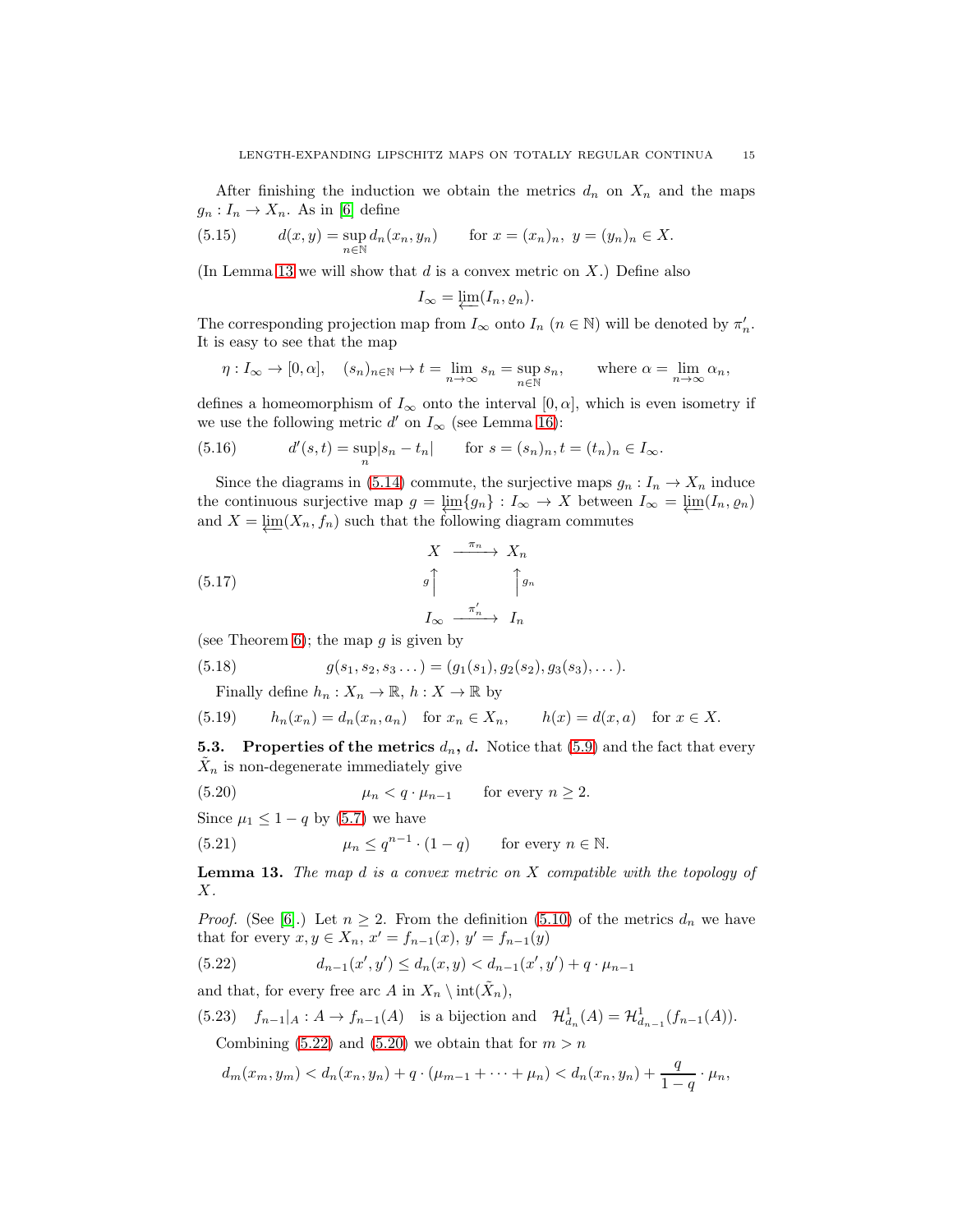so, since  $\mu_n \leq q^{n-1} \mu_1 \leq q^{n-1} (1-q)$ ,

<span id="page-15-0"></span>(5.24)  $d_n(x_n, y_n) \leq d(x, y) \leq d_n(x_n, y_n) + q^n$ for every  $n \in \mathbb{N}, x, y \in X$ .

Hence  $d(x, y)$  is always finite. Since trivially d is symmetric, satisfies the triangle inequality and  $d(x, y) = 0$  if and only if  $x = y$ , d defines a metric on X.

To prove that the metric  $d$  is compatible with the topology of  $X$  it suffices to show that any sequence  $(x^{(k)})_k$  converges to x in  $(X, d)$  if and only if  $(\pi_n x^{(k)})_k$ converges to  $\pi_n x$  in  $(X_n, d_n)$  for every n. The implication from the left to the right is trivial. Assume that  $\lim_k d_n(x_n^{(k)}, x_n) = 0$  for every n, where  $x_n^{(k)} = \pi_n x^{(k)}$  and  $x_n = \pi_n x$ . By [\(5.24\)](#page-15-0) we have for every n

$$
\limsup_{k \to \infty} d(x^{(k)}, x) \le \limsup_{k \to \infty} \left[ d_n(x_n^{(k)}, x_n) + q^n \right] = q^n.
$$

Since  $q < 1$  we have that  $\limsup_k d(x^{(k)}, x) = 0$ .

Now it suffices to show that d is convex. Let  $x = (x_n)_n, y = (y_n)_n \in X$ . For every *n* the metric  $d_n$  is convex so there is a point  $z_n \in X_n$  such that

$$
d_n(x_n, z_n) = d_n(y_n, z_n) = \frac{1}{2} \cdot d(x_n, y_n).
$$

Let  $z^{(n)} \in X$  be such that  $\pi_n(z^{(n)}) = z_n$ . Compactness of X gives that  $(z^{(n)})_n$  has a subsequence  $(z^{(n_k)})_k$  converging to a point  $z \in X$ . Now [\(5.24\)](#page-15-0) gives

$$
d(x, z) \le d(x, z^{(n_k)}) + d(z^{(n_k)}, z) \le d_{n_k}(x_{n_k}, z_{n_k}) + q^{n_k} + d(z^{(n_k)}, z)
$$
  
=  $\frac{1}{2} \cdot d_{n_k}(x_{n_k}, y_{n_k}) + q^{n_k} + d(z^{(n_k)}, z).$ 

Using [\(5.24\)](#page-15-0) and taking the limit  $k \to \infty$  and we obtain  $d(x, z) \leq \frac{1}{2} \cdot d(x, y)$ . Analogously,  $d(y, z) \leq \frac{1}{2} \cdot d(x, y)$  and so  $d(x, z) = d(y, z) = \frac{1}{2} \cdot d(x, y)$ . Hence d is convex.  $\Box$ 

The inequalities  $(5.24)$  immediately imply that for the diameters of a subset B of X and its projections  $B_n = \pi_n(B)$   $(n \in \mathbb{N})$  it holds that

(5.25) 
$$
d_n(B_n) \le d(B) \le d_n(B_n) + q^n.
$$

In Lemma [15](#page-16-0) we show a relation between the Hausdorff one-dimensional measure of a subset of X and of its projections. To this end we need the following refinement of  $(5.25)$  for the special case when B is a subcontinuum of X.

<span id="page-15-3"></span>**Lemma 14.** Let Y be a subcontinuum of X and let  $n \in \mathbb{N}$ . Put  $Y_n = \pi_n(Y)$  and for every integer  $k \geq n$  put  $\tilde{y}_k = f_{k,n}(\tilde{x}_k) \in X_n$ . Then

<span id="page-15-2"></span><span id="page-15-1"></span>
$$
d(Y) \le d_n(Y_n) + q \cdot \sum_{k \ge n, \ \tilde{y}_k \in Y_n} \mu_k.
$$

*Proof.* For  $m > n$  let  $N_{m,n}$  be the set of all integers  $k \in \{n, n+1, \ldots, m-1\}$  such that  $\tilde{y}_k \in Y_n$ . By the definition [\(5.15\)](#page-14-0) of d it suffices to show that for every  $m > n$ 

(5.26) 
$$
d_m(Y_m) \leq d_n(Y_n) + q \cdot \sum_{k \in N_{m,n}} \mu_k.
$$

We prove this by induction through  $m-n$ . Assume first that  $m-n=1$ ; then  $N_{m,n}$ is either the singleton  $\{n\}$  or an empty set according to whether  $\tilde{y}_n = \tilde{x}_n$  either belongs to  $Y_n$  or not. In the latter case  $\tilde{y}_n = \tilde{x}_n \notin Y_n$ ; since  $Y_{n+1}$  is a subgraph of  $X_{n+1}$ , [\(5.23\)](#page-14-6) and convexness of  $d_{n+1}$  give that  $d_{n+1}(Y_{n+1}) = d_n(Y_n)$ . In the former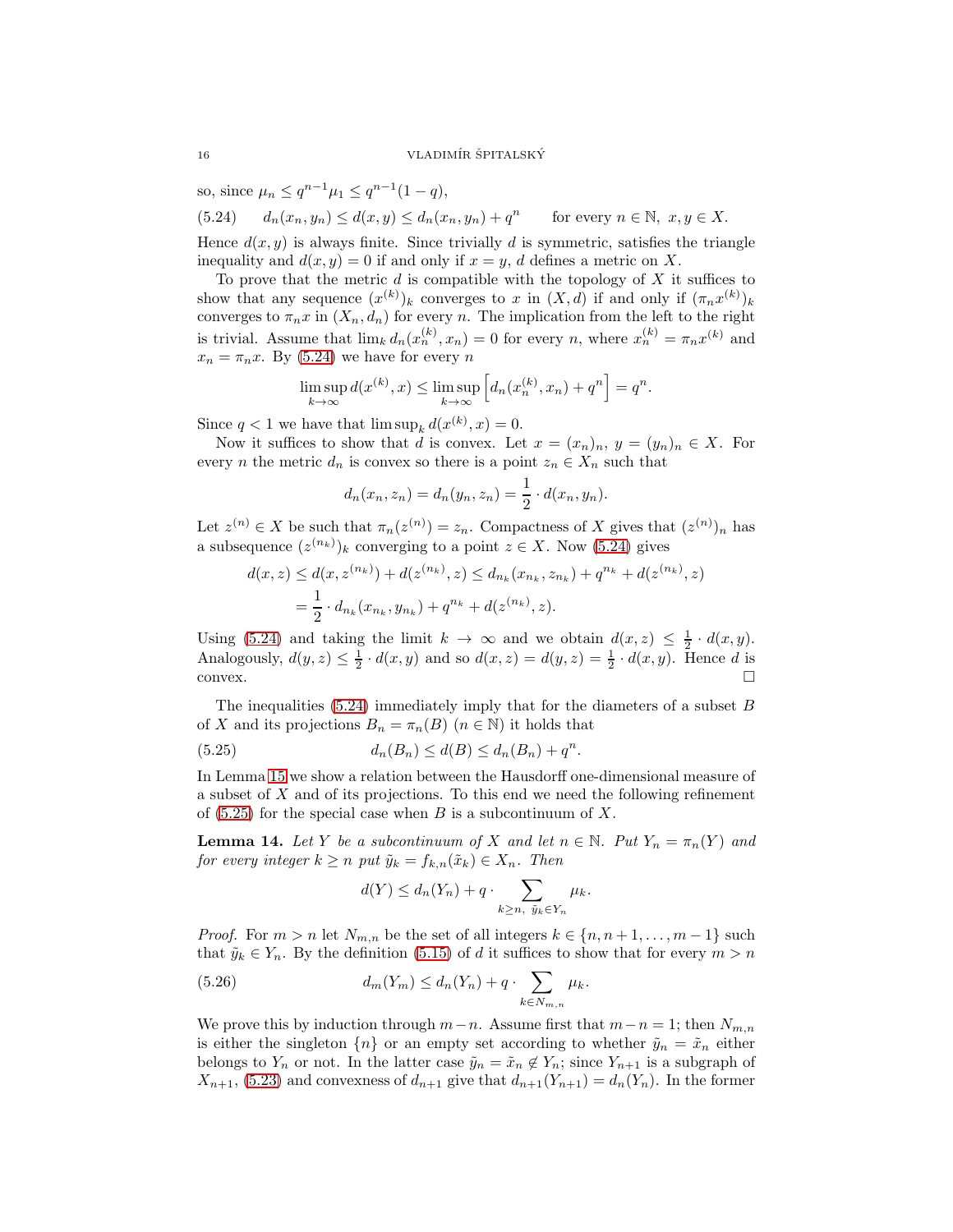case (when  $\tilde{x}_n \in Y_n$ ) we analogously have  $d_{n+1}(Y_{n+1}) \leq d_n(Y_n) + d_{n+1}(\tilde{X}_{n+1}) \leq$  $d_n(Y_n) + q \cdot \mu_n$ . Hence [\(5.26\)](#page-15-2) is true for any m, n such that  $m - n = 1$ .

Now assume that for some  $p \ge 1$  [\(5.26\)](#page-15-2) is true whenever  $m - n \le p$ ; let  $m, n$  be such that  $m - n = p + 1$ . By the induction hypothesis

$$
d_m(Y_m) \leq d_{n+1}(Y_{n+1}) + q \cdot \sum_{k \in N_{m,n+1}} \mu_k
$$
  

$$
d_{n+1}(Y_{n+1}) \leq d_n(Y_n) + q \cdot \sum_{k \in N_{n+1,n}} \mu_k.
$$

Now [\(5.26\)](#page-15-2) follows since  $N_{m,n} = N_{m,n+1} \cup N_{n+1,n}$  (indeed, for  $k \geq n+1$  we have  $f_{k,n+1}(\tilde{x}_k) \in Y_{n+1}$  if and only if  $f_{k,n}(\tilde{x}_k) \in Y_n$ .

<span id="page-16-0"></span>**Lemma 15.** Let  $B \subseteq X$  be a closed set and let  $B_n = \pi_n(B) \subseteq X_n$  for every  $n \in \mathbb{N}$ . Then

<span id="page-16-2"></span>
$$
\mathcal{H}_d^1(B) = \sup_{n \in \mathbb{N}} \mathcal{H}_{d_n}^1(B_n) = \lim_{n \to \infty} \mathcal{H}_{d_n}^1(B_n).
$$

Moreover,  $\mathcal{H}_d^1(X) \leq 1$ .

*Proof.* First realize that for every closed (open) set  $B \subseteq X$  the set  $B_n = \pi_n(B)$  is a closed (open) subset of  $X_n$ , hence Borel measurable. Moreover,

 $(5.27)$  $_d^1(B) \geq \mathcal{H}_{d_n}^1$ for every  $n$ 

since  $\pi_n|_B : (B, d) \to (B_n, d_n)$  is Lipschitz-1. We need to show that

(5.28) 
$$
\mathcal{H}_d^1(B) \leq \sup_{n \in \mathbb{N}} \mathcal{H}_{d_n}^1(B_n).
$$

We start with the case  $B = X$ . To this end take any  $\delta > 0$  and arbitrary n such that  $q^n < \delta/2$ . Write  $X_n$  as the union  $\bigcup_{i=1}^k Y^i$  of non-overlapping subgraphs  $Y^i$ . such that for every *i* the diameter  $d_n(Y^i)$  is less than  $\delta/2$  and the boundary  $\partial(Y^i)$ does not contain any  $\tilde{y}_k = f_{k,n}(\tilde{x}_k)$   $(k \geq n)$ . Then  $\mathcal{H}^1_{d_n}(X_n) = \sum_{i=1}^k \mathcal{H}^1_{d_n}(Y^i)$ . For  $1 \leq i \leq k$  put  $Z^i = \pi_n^{-1}(Y^i)$ ; this is a subcontinuum of X since  $\pi_n$  is monotone. By [\(5.25\)](#page-15-1),  $d(Z^i) \leq d_n(Y^i) + q^n < \delta$ ; since  $X = \bigcup_{i=1}^k Z^i$  we have

<span id="page-16-1"></span>
$$
\mathcal{H}^1_{d,\delta}(X) \le \sum_{i=1}^k d(Z^i).
$$

Since for every  $k \geq n$  there is just one i such that  $\tilde{y}_k \in Y^i$ , Lemma [14](#page-15-3) gives

$$
\sum_{i=1}^k d(Z^i) \le \sum_{i=1}^k \left( d_n(Y^i) + q \cdot \sum_{k \ge n, \ \tilde{y}_k \in Y^i} \mu_k \right) \le \sum_{i=1}^k d_n(Y^i) + q \cdot \sum_{k=n}^\infty \mu_k.
$$

Thus, using  $(5.21)$ ,

$$
\mathcal{H}^1_{d,\delta}(X) \leq \mathcal{H}^1_{d_n}(X_n) + q^n.
$$

Since this is true for every sufficiently large n we have  $\mathcal{H}^1_{d,\delta}(X) \leq \sup_n \mathcal{H}^1_{d_n}(X_n)$ . So [\(5.28\)](#page-16-1) is proved for  $B = X$  (recall that  $\mathcal{H}_d^1(X) = \lim_{\delta \to 0} \mathcal{H}_{d,\delta}^1(X)$ ).

Now let B be an arbitrary closed subset of X and let  $\varepsilon > 0$ . Take  $n \in \mathbb{N}$  such that  $\mathcal{H}_d^1(X) < \mathcal{H}_{d_n}^1(X_n) + \varepsilon$ . Put  $B_n = \pi_n(B)$  and  $C = X \setminus \pi_n^{-1}(B_n) = \pi_n^{-1}(X_n \setminus B_n)$ . Then  $B \cap C = \emptyset$  and  $\mathcal{H}_d^1(C) \geq \mathcal{H}_{d_n}^1(X_n \setminus B_n)$  by [\(5.27\)](#page-16-2). So

$$
\mathcal{H}_d^1(B) \leq \mathcal{H}_d^1(X) - \mathcal{H}_d^1(C) < \left(\mathcal{H}_{d_n}^1(X_n) + \varepsilon\right) - \mathcal{H}_{d_n}^1(X_n \setminus B_n) = \mathcal{H}_{d_n}^1(B_n) + \varepsilon.
$$

Thus  $\mathcal{H}_d^1(X) \le \sup_n \mathcal{H}_{d_n}^1(B_n) + \varepsilon$ . Since  $\varepsilon > 0$  was arbitrary [\(5.28\)](#page-16-1) follows.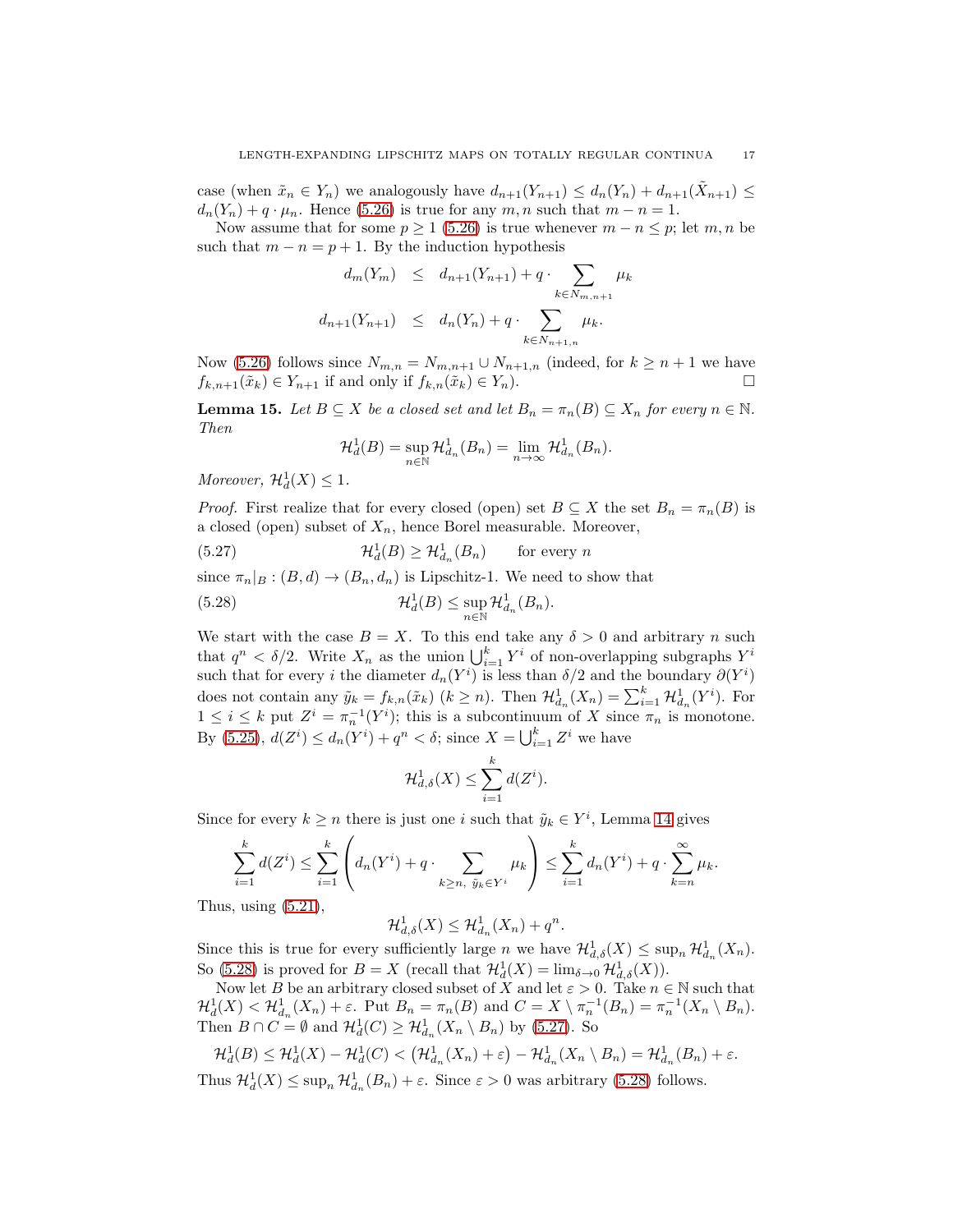Finally,  $\mathcal{H}_d^1(X) \le 1$  follows from [\(5.28\)](#page-16-1), [\(5.7\)](#page-12-1) and [\(5.9\)](#page-13-4).

The following lemma describes the basic properties of the inverse limit space  $(I_{\infty}, d') = \lim_{\substack{\longleftarrow \\ \longleftarrow}} (I_n, \varrho_n)$  (recall the definition of d' in [\(5.16\)](#page-14-8)). The fact that  $I_{\infty}$  is an arc follows from general results. Indeed,  $I_{\infty}$  is a locally connected continuum since  $I_n$ 's are such and the bonding maps  $\varrho_n$  are monotone (see Theorem [4\)](#page-8-0). Moreover,  $I_{\infty}$  is hereditarily unicoherent since every  $I_n$  is such [\[17,](#page-26-11) 2.1.26]. So  $I_{\infty}$  is a dendrite. Since  $I_{\infty}$ , being an arc-like continuum, does not contain a triod [\[17,](#page-26-11) 2.1.41], it must be an arc. In our simple case, however, we can easily prove this fact "from scratch".

<span id="page-17-0"></span>**Lemma 16.** Put  $\alpha = \sup_n \alpha_n = \lim_n \alpha_n$  (recall that  $\alpha_n$  is the length of  $I_n =$  $[0, \alpha_n]$ ). Then  $\alpha < \infty$  and the following hold:

- (a)  $d'$  is a metric on  $I_{\infty}$  compatible with the topology;
- (b) for every  $s = (s_n)_n$ ,  $s' = (s'_n)_n \in I_\infty$  we have

$$
d'(s, s') = \lim_{n \to \infty} |s_n - s'_n|
$$

- (c) the projection maps  $\pi'_n : (I_\infty, d') \to I_n$  ( $n \in \mathbb{N}$ ) are Lipschitz-1;
- (d) the map

$$
\eta: (I_{\infty}, d') \to [0, \alpha], \quad s = (s_n)_{n \in \mathbb{N}} \ \mapsto \ t = \lim_{n \to \infty} s_n = \sup_{n \in \mathbb{N}} s_n
$$

is an isometry;

(e) for every subcontinuum J of  $I_{\infty}$  it holds that

$$
\mathcal{H}_{d'}^1(J) = \lim_{n \to \infty} |J_n| = \sup_{n \in \mathbb{N}} |J_n|, \qquad \text{where } J_n = \pi'_n(J) \text{ for } n \in \mathbb{N}.
$$

*Proof.* Since  $\alpha_n \leq \alpha_{n-1} + 2p \cdot \mathcal{H}^1_{d_n}(\tilde{X}_n) < \alpha_{n-1} + q \cdot \mu_{n-1}$  by [\(5.9\)](#page-13-4), the finiteness of  $\alpha$  follows immediately from [\(5.20\)](#page-14-5). The assertion (a) can be proved similarly as the fact that  $d$  is a compatible metric on  $X$  (see Lemma [13\)](#page-14-1). The assertion (b) follows from [\(5.16\)](#page-14-8) and the fact that every  $\varrho_n : I_{n+1} \to I_n$  is Lipschitz-1 (indeed, if  $0 \leq s' < s \leq \alpha_{n+1}$  then  $0 \leq \varrho_n(s) - \varrho_n(s') \leq s - s'$ ). Since (c) is immediate from the definition [\(5.16\)](#page-14-8) of d' and (e) follows from (d) (indeed,  $\mathcal{H}^1_{d'}(J) = |\eta(J)|$ ), we only need to show (d). First realize that every  $s = (s_n)_{n \in \mathbb{N}} \in I_\infty$  is a non-decreasing sequence (in fact, every  $\varrho_n$  is Lipschitz-1 and  $\varrho_n(0) = 0$ ) bounded from above by  $\alpha$ , hence  $\eta(s)$  is well defined. Continuity of  $\eta$  is trivial. Since  $\eta(0,0,\dots) = 0$ and  $\eta(\alpha_1, \alpha_2, ...) = \alpha$ ,  $\eta$  is surjective. It remains to show that  $\eta$  is an isometry. But this is trivial by (b): for any  $s = (s_n)_n$ ,  $s' = (s'_n)_n \in I_\infty$  we have  $d'(s, s') =$  $\lim_{n} |s_n - s'_n| = |\lim_{n} s_n - \lim_{n} s'_n|$ . The proof is finished. □

**5.4.** Properties of the maps  $g_n$ ,  $h_n$ . In what follows we prove that the lengths of  $g_n$ -images and  $h_n \circ g_n$  images of any closed interval  $J \subseteq I_n$  are bounded from below by some constant multiple of the length of J, where the constant does not depend on n, J. Till the end of this subsection fix  $n \in \mathbb{N}$ .

<span id="page-17-1"></span>**Lemma 17.** Let  $J \subseteq I_n$  be a compact interval and let  $Y = g_n(J)$ ,  $L = h_n(Y)$ . If Y contains at most one vertex of  $X_n$  then

$$
\mathcal{H}^1_{d_n}(Y) \geq \frac{1}{2} \cdot |J| \quad \text{and} \quad |L| \geq \frac{1}{4} \cdot \mathcal{H}^1_{d_n}(Y).
$$

*Proof.* By the assumption we can write  $J = J^{(0)} \cup J^{(1)}$  and  $Y = Y^{(0)} \cup Y^{(1)}$  such that  $J^{(0)}, J^{(1)}$  are non-overlapping compact intervals and, for  $i = 0, 1, Y^{(i)} = g_n(J^{(i)})$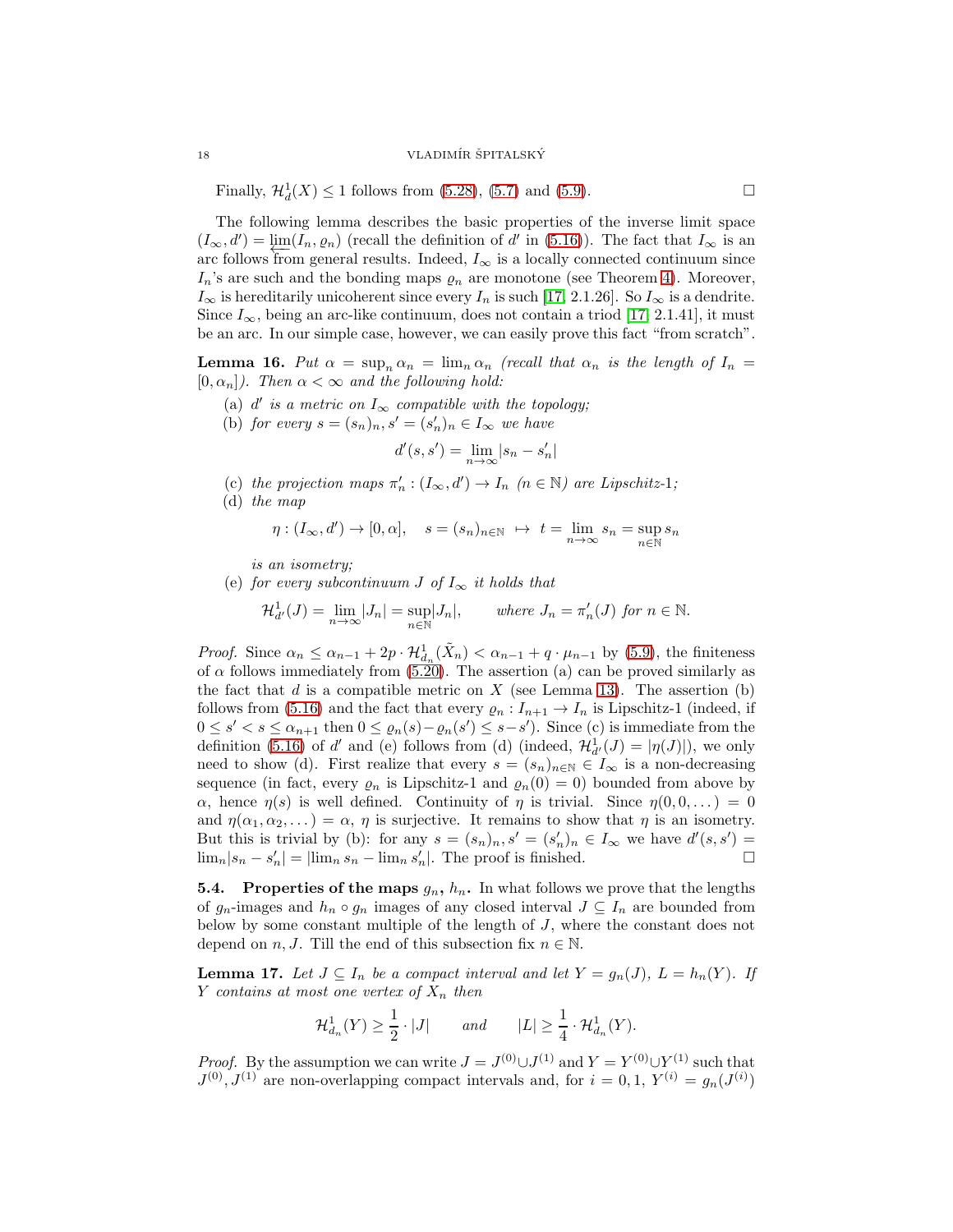is a free arc and  $g_n|_{J^{(i)}}: J^{(i)} \to Y^{(i)}$  is an isometry (see [\(5.13\)](#page-13-5)). For  $i = 0, 1$  put  $L^{(i)} = h_n(Y^{(i)})$ . Then the inequalities

$$
\max |J^{(i)}| \leq |J| \leq 2 \cdot \max |J^{(i)}|
$$
  

$$
\max \mathcal{H}_{d_n}^1(Y^{(i)}) \leq \mathcal{H}_{d_n}^1(Y) \leq 2 \cdot \max \mathcal{H}_{d_n}^1(Y^{(i)})
$$
  

$$
\max |L^{(i)}| \leq |L|
$$

together with Lemma [10](#page-10-2) and  $\mathcal{H}^1_{d_n}(Y^{(i)}) = |J^{(i)}|$   $(i = 0, 1)$  give the assertions of the lemma.  $\square$ 

<span id="page-18-0"></span>**Lemma 18.** Let  $J \subseteq I_n$  be a compact interval and let  $Y = g_n(J)$ ,  $L = h_n(Y)$ . Assume that Y contains at least two vertices of  $X_n$  and that  $Y' = f_{n-1}(Y)$  contains at most one vertex of  $X_{n-1}$ . Then

$$
\mathcal{H}^1_{d_n}(Y) \geq \frac{1}{2} \cdot |J| \qquad \text{and} \qquad |L| \geq \frac{1-q}{12} \cdot \mathcal{H}^1_{d_n}(Y).
$$

*Proof.* Put  $Y' = f_{n-1}(Y)$ . If  $Y \cap \tilde{X}_n$  is empty or degenerate we can proceed as in the proof of the previous lemma, since under this assumption  $f_{n-1}|Y:Y \to Y'$  is an isometry. So assume that  $Y \cap \tilde{X}_n$  is non-degenerate. Put  $J' = \varrho_{n-1}(J)$ . Since  $Y' = f_{n-1}(Y)$  contains at most one vertex of  $X_{n-1}$ , it is either degenerate or can be written as the union of two free arcs. Using the fact that just one point (namely the point  $\tilde{x}_{n-1}$ ) has non-degenerate  $f_{n-1}$ -preimage, we have that J and Y can be written as the non-overlapping unions

$$
J = J_0 \cup \tilde{J} \cup J_1 \quad \text{and} \quad Y = Y_0 \cup \tilde{Y} \cup Y_1,
$$

where (for  $i = 0, 1$ )

- $J_0 \leq \tilde{J} \leq J_1$  are compact intervals  $(J_0, J_1)$  can be degenerate);
- $Y_i$  is either a degenerate subset of  $X_n$  or a free arc in  $X_n \setminus \text{int}(\tilde{X}_n)$ ;
- $g_n|_{J_i}: J_i \to Y_i$  is an isometry;
- $\tilde{Y} = g_n(\tilde{J}) \subseteq \tilde{X}_n$  is non-degenerate;
- $g_n|_{\tilde{\tau}} : \tilde{J} \to \tilde{Y}$  is admissible.

(Notice that it can happen that  $Y_i$ 's contain more than one vertex of  $X_n$ ; however, every vertex contained in the interior of  $Y_i$  has order 2, so  $g_n$  "goes-through" it, see the definition of an admissible path.)

For  $i = 0, 1$  put  $L_i = h_n(Y_i)$ ; we have

$$
\mathcal{H}_d^1(Y_i) = |J_i| \quad \text{and} \quad |L_i| \geq \frac{1}{2} \cdot \mathcal{H}_d^1(Y_i).
$$

For  $\tilde{L} = h_n(\tilde{Y})$  Lemma [12](#page-11-0) gives

$$
\mathcal{H}^1_{d_n}(\tilde{Y}) \ge \frac{1}{2}|\tilde{J}| \quad \text{and} \quad |\tilde{L}| \ge \frac{1-q}{6} \mathcal{H}^1_{d_n}(\tilde{Y}).
$$

Now the first inequality of Lemma [18](#page-18-0) follows since

$$
\mathcal{H}_{d_n}^1(Y) \geq \mathcal{H}_{d_n}^1(\tilde{Y}) + \max_i \mathcal{H}_{d_n}^1(Y_i) \geq \mathcal{H}_{d_n}^1(\tilde{Y}) + \frac{1}{2} \cdot (\mathcal{H}_{d_n}^1(Y_1) + \mathcal{H}_{d_n}^1(Y_2)).
$$

To show the second inequality it suffices to use [\(5.5\)](#page-12-3) and the fact that either one of  $J_0, J_1$  is degenerate or  $\tilde{Y} = \tilde{X}_n$  and, in the latter case,  $|\tilde{L}| \geq \frac{1-q}{2} \cdot \mathcal{H}^1_{d_n}(\tilde{Y})$  by Lemma [12.](#page-11-0)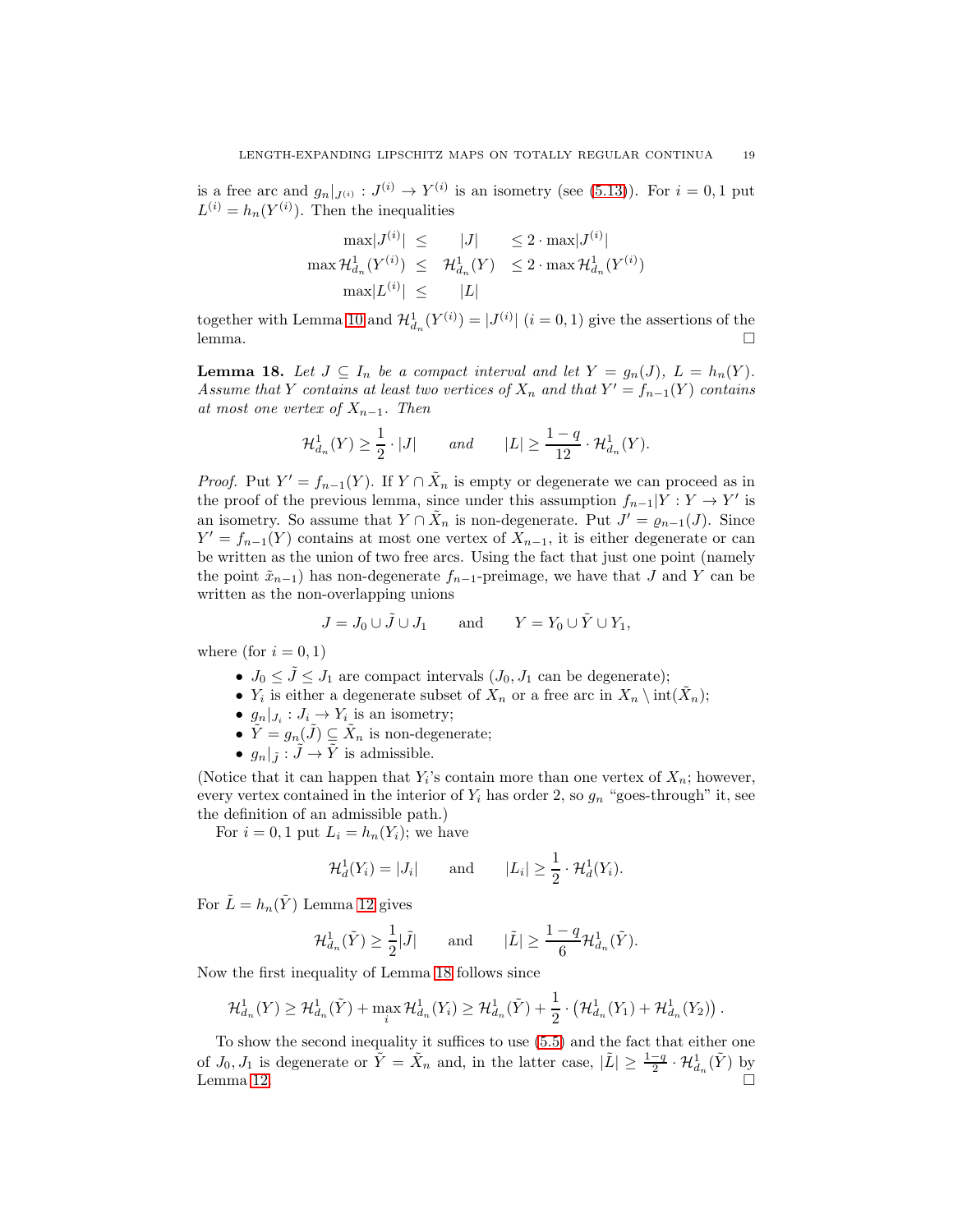<span id="page-19-0"></span>**Lemma 19.** Let  $J_n \subseteq I_n$  be a compact interval and let  $Y_n = g_n(J_n)$ ,  $L_n = h_n(Y_n)$ . For  $1 \leq m < n$  put

 $J_m = \rho_{n,m}(J_n),$   $Y_m = f_{n,m}(Y_n) = g_m(J_m)$  and  $J_m = h_m(Y_m).$ Let m be such that  $Y_m$  contains at least two vertices of  $X_m$ . Then

$$
|J_m| \le |J_n| < \frac{1}{1-q} \cdot |J_m|, \qquad \mathcal{H}^1_{d_m}(Y_m) \le \mathcal{H}^1_{d_n}(Y_n) < \frac{1}{1-q} \cdot \mathcal{H}^1_{d_m}(Y_m)
$$

and

$$
\frac{1-3q}{1-q}\cdot |L_m|<|L_n|.
$$

*Proof.* If  $m = n$  there is nothing to prove; hence we may assume that  $m \leq n-1$ . The first and the third inequalities are immediate consequences of the fact that  $\rho_{n,m}$  and  $f_{n,m}$  are Lipschitz-1. By the definition of  $\varrho_n$  we have that  $|J_n| = |J_{n-1}| + \sum_{i=1}^{p} |J \cap J_i|$  $K_i$ , where the intervals  $K_1, \ldots, K_p$  are such that every restriction  $g_n|_{K_i}: K_i \to \tilde{X}_n$ is a fully-admissible map, see [\(5.11\)](#page-13-2) and [\(5.12\)](#page-13-6). The simple estimate  $|J_n \cap K_i| \leq$  $|K_i| \leq 2 \cdot \mathcal{H}_{d_n}^1(\tilde{X}_n)$  together with [\(5.9\)](#page-13-4) gives that  $|J_n| < |J_{n-1}| + q \cdot \mu_{n-1}$ . By [\(5.23\)](#page-14-6) we have that  $\mathcal{H}^1_{d_{n-1}}(Y_{n-1}) = \mathcal{H}^1_{d_n}(Y_n \setminus \text{int}(\tilde{X}_n));$  so, again by [\(5.9\)](#page-13-4),  $\mathcal{H}^1_{d_n}(Y_n)$  <  $\mathcal{H}_{d_{n-1}}^1(Y_{n-1}) + q \cdot \mu_{n-1}$ . Repeating the previous arguments with n replaced by  $n-1, n-2, \ldots, m+1$  gives that  $|J_n| < |J_m| + q \cdot (\mu_{n-1} + \mu_{n-2} + \cdots + \mu_m)$  and  $\mathcal{H}_{d_n}^1(Y_n) < \mathcal{H}_{d_m}^1(Y_m) + q \cdot (\mu_{n-1} + \mu_{n-2} + \cdots + \mu_m)$ . Now the second and the fourth inequality immediately follows from [\(5.20\)](#page-14-5) and the fact that  $\mu_m \leq \mathcal{H}^1_{d_m}(Y_m) \leq |J_m|$ since  $Y_m$  contains an edge of  $X_m$ .

It remains to show the fifth inequality. Let  $x', y' \in Y_{n-1}$  be such that  $|L_{n-1}| =$  $d_{n-1}(a_{n-1}, x') - d_{n-1}(a_{n-1}, y')$ . Take any  $x \in Y_n \cap f_{n-1}^{-1}(x')$ ,  $y \in Y_n \cap f_{n-1}^{-1}(y')$ . Then, by [\(5.22\)](#page-14-4),

$$
|L_n| \ge d_n(a_n, x) - d_n(a_n, y) > d_{n-1}(a_{n-1}, x') - (d_{n-1}(a_{n-1}, y') + q \cdot \mu_{n-1})
$$

so  $|L_n| > |L_{n-1}| - q \cdot \mu_{n-1}$ . Continue in this fashion to obtain

$$
|L_n| > |L_m| - q \cdot (\mu_{n-1} + \mu_{n-2} + \cdots + \mu_m) > |L_m| - \frac{q}{1-q} \cdot \mu_m.
$$

Since  $Y_m$  contains an edge E of  $X_m$ , Lemma [10](#page-10-2) gives that  $|L_m| \ge |h_m(E)| \ge$  $(1/2) \cdot \mathcal{H}_{d_m}^1(E)$ , i.e.  $|L_m| \ge (1/2) \cdot \mu_m$ . So

$$
|L_n| > |L_m| - \frac{2q}{1-q} \cdot |L_m| = \frac{1-3q}{1-q} \cdot |L_m|.
$$

Combining Lemmas [17–](#page-17-1)[19](#page-19-0) gives the following estimates.

<span id="page-19-1"></span>**Lemma 20.** The map  $g_n: I_n \to (X_n, d_n)$  is a Lipschitz-1 surjection. Moreover, for every compact interval  $J \subseteq I_n$  and for  $Y = g_n(J)$ ,  $L = h_n(Y)$  it holds that

$$
\mathcal{H}^1_{d_n}(Y) \ge \frac{1-q}{2} \cdot |J| \quad \text{and} \quad |L| \ge \frac{1-4q}{12} \cdot \mathcal{H}^1_{d_n}(Y).
$$

*Proof.* The fact that  $g_n$  is a Lipschitz-1 surjection is an immediate consequence of [\(5.13\)](#page-13-5). To prove the second part of the assertion take any non-degenerate compact interval  $J \subseteq I_n$  and put  $Y = g_n(J)$ ,  $L = h_n(Y)$ . If Y contains at most one vertex of  $X_n$  we can use Lemma [17.](#page-17-1) So assume that Y contains at least two vertices of  $X_n$ . As in Lemma [19,](#page-19-0) for every  $1 \leq m \leq n$  put  $J_m = \varrho_{n,m}(J)$ ,  $Y_m = f_{n,m}(Y_n) = g_m(J)$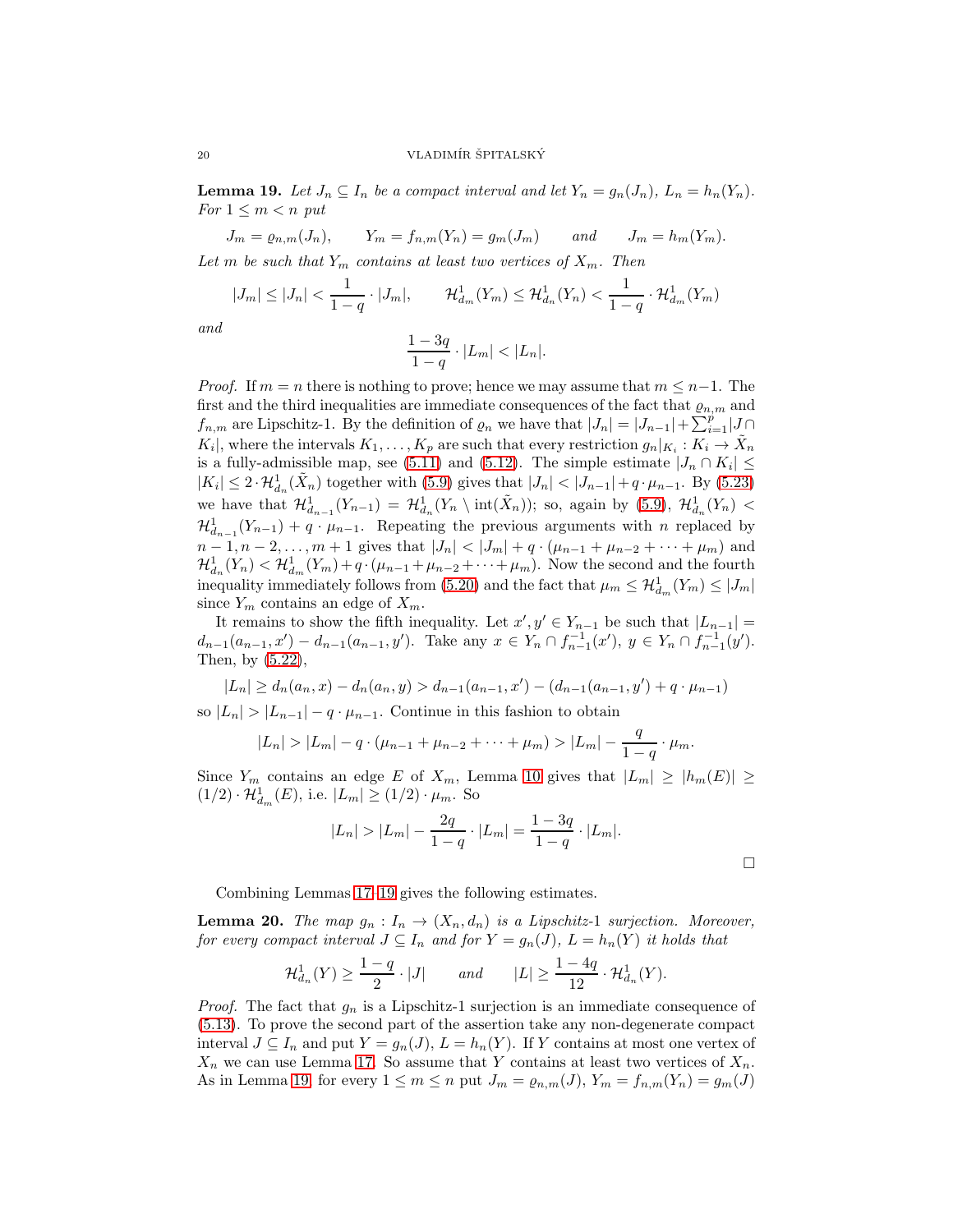and  $J_m = h_m(Y)$ . Let  $m \geq 1$  be the smallest integer such that  $Y_m$  contains at least two vertices of  $X_m$ . Using Lemma [12](#page-11-0) (if  $m = 1$ ) or Lemma [18](#page-18-0) (if  $m \geq 2$ ) we obtain that  $\mathcal{H}_{d_m}^1(Y_m) \geq \frac{1}{2} \cdot |J_m|$  and  $|L_m| \geq \frac{1-q}{12} \cdot \mathcal{H}_{d_m}^1(Y_m)$ . Now Lemma [19](#page-19-0) gives

$$
\frac{\mathcal{H}_{d_n}^1(Y)}{|J|} \ge (1-q) \cdot \frac{\mathcal{H}_{d_m}^1(Y_m)}{|J_m|} \ge \frac{1-q}{2}
$$

and

$$
\frac{|L|}{\mathcal{H}_{d_n}^1(Y)} \ge (1 - 3q) \cdot \frac{|L_m|}{\mathcal{H}_{d_m}^1(Y_m)} \ge (1 - 3q) \cdot \frac{1 - q}{12}.
$$

The desired inequalities follow.

**5.5. Properties of the maps** g, h. Recall that  $g: I_\infty \to X$  is given by  $g(s_1, s_2, \dots) = (g_1(s_1), g_2(s_2), \dots).$ 

<span id="page-20-1"></span>**Lemma 21.** The map  $g:(I_{\infty},d') \rightarrow (X,d)$  is a Lipschitz-1 surjection.

*Proof.* By the definitions of d, d' and the fact that the maps  $g_n$  are Lipschitz-1 we have that for every  $s = (s_n)_n$ ,  $t = (t_n)_n \in I_\infty$ 

$$
d(g(s), g(t)) = \sup_{n} d_n(g_n(s_n), g_n(t_n)) \le \sup_{n} |s_n - t_n| = d'(s, t).
$$

So q is Lipschitz-1. The surjectivity of q follows from the surjectivity of the maps  $g_n$  by Theorem [6.](#page-9-1)

<span id="page-20-2"></span>**Lemma 22.** Let J be a subcontinuum of  $I_{\infty}$  and let  $Y = g(J)$ ,  $L = h(Y)$ . Then

$$
\mathcal{H}_d^1(Y) \ge \frac{1-q}{2} \cdot \mathcal{H}_{d'}^1(J) \qquad \text{and} \qquad |L| \ge \frac{1-4q}{12} \cdot \mathcal{H}_d^1(Y).
$$

*Proof.* For every n put  $J_n = \pi'_n(J)$ ,  $Y_n = \pi_n(Y)$  and  $L_n = h_n(Y_n)$ . By Lemmas [15](#page-16-0) and [16](#page-17-0) we have

<span id="page-20-0"></span>
$$
\mathcal{H}_{d'}^1(J) = \lim_{n \to \infty} |J_n| \quad \text{and} \quad \mathcal{H}_d^1(Y) = \lim_{n \to \infty} \mathcal{H}_{d_n}^1(Y_n).
$$

So the first inequality immediately follows from Lemma [20.](#page-19-1) If we prove that

$$
|L| = \lim_{n \to \infty} |L_n|
$$

then we analogously obtain the second inequality. (In fact, just an inequality in  $(5.29)$  is sufficient.) But  $(5.29)$  is an immediate consequence of the definitions of h and d. Indeed,

$$
|L| = \sup_{y,y' \in Y} d(a,y) - d(a,y'), \qquad |L_n| = \sup_{y,y' \in Y} d_n(a_n, \pi_n(y)) - d_n(a_n, \pi_n(y')),
$$

so  $(5.24)$  immediately gives  $(5.29)$ .

5.6. Summarization. Here we prove Lemma [24,](#page-21-0) which is the main result of Section [5.](#page-10-1) We start with some simple observations concerning cut points.

<span id="page-20-3"></span>**Lemma 23.** Let  $X = \lim_{n \to \infty} (X_n, f_n)$  be the monotone inverse limit of continua and let  $\pi_n: X \to X_n$   $(n \in \mathbb{N})$  be the natural projections. Take any two points  $x, y \in X$ and put  $x_n = \pi_n(x)$ ,  $y_n = \pi_n(y)$   $(n \in \mathbb{N})$ . Then

- (a)  $\pi_n \text{Cut}_X(x, y) \subseteq \text{Cut}_{X_n}(x_n, y_n)$  for every  $n \in \mathbb{N}$ ;
- (b) if  $\text{Cut}_X(x, y)$  is uncountable then  $\text{Cut}_{X_n}(x_n, y_n)$  is uncountable for every sufficiently large n;
- (c) if  $\text{Cut}_X(x, y)$  is countable and X is rational then every  $\text{Cut}_{X_n}(x_n, y_n)$  is countable.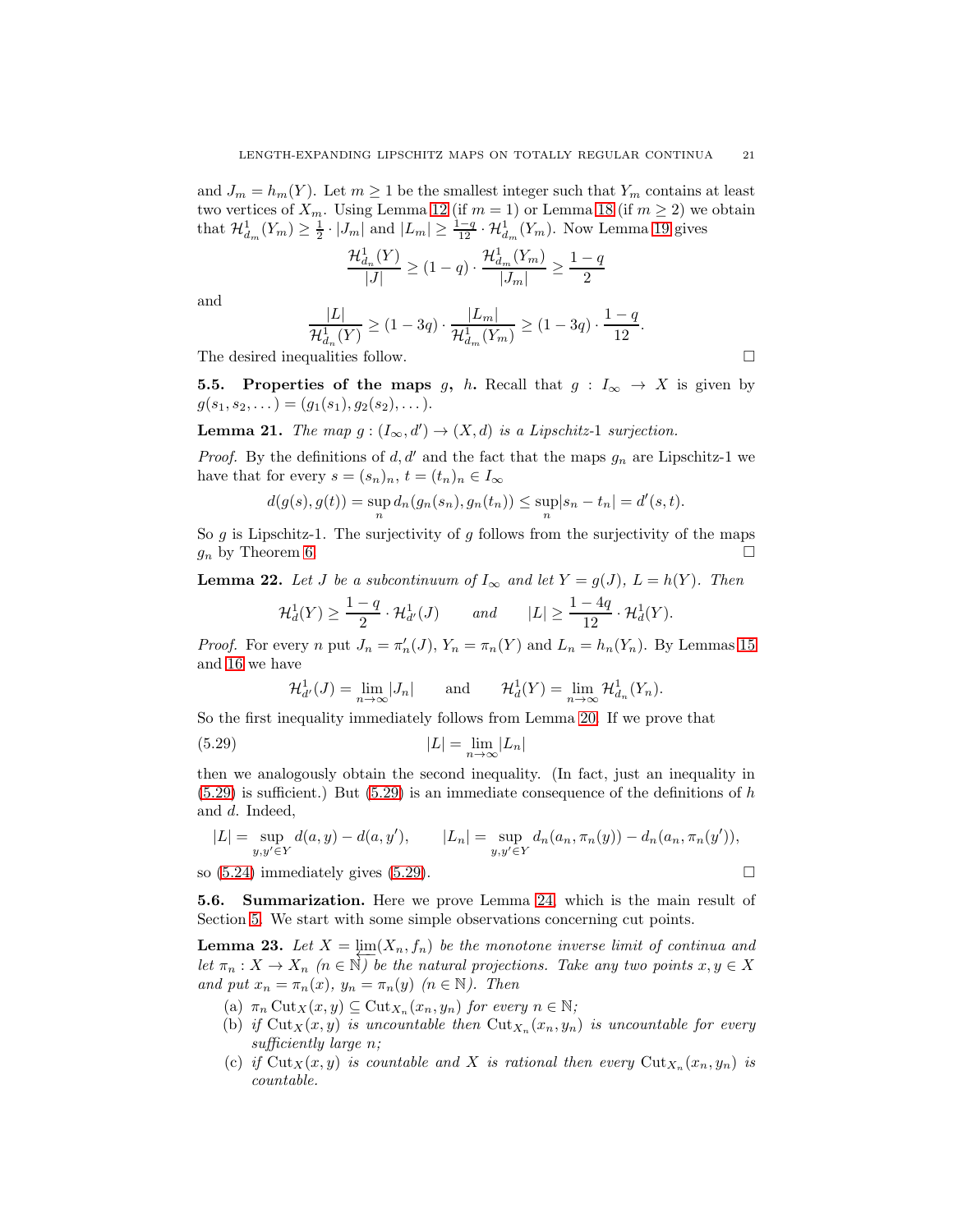*Proof.* Put  $C = \text{Cut}_X(x, y)$  and  $C_n = \text{Cut}_{X_n}(x_n, y_n)$  for  $n \in \mathbb{N}$ .

(a) If  $z \in X$  is such that  $z_n = \pi_n z \notin C_n$  then there is a connected subset  $D_n$ of  $X_n \setminus \{z_n\}$  containing both  $x_n, y_n$ . Then  $D = \pi_n^{-1}(D_n)$  is a connected subset of  $X \setminus \{z\}$  containing both  $x, y$ , hence  $z \notin C$ .

(b) Assume that C is uncountable. For every  $z \neq z'$  from X there is  $n_{z,z'} \in \mathbb{N}$ such that  $\pi_n z \neq \pi_n z'$  for every  $n \geq n_{z,z'}$ . Since C is uncountable there is  $n_0$  such that  $n_{z,z'} = n_0$  for uncountably many pairs of distinct points  $z, z'$  from C. Hence, by (a),  $C_n \supseteq \pi_n C$  is uncountable for every  $n \geq n_0$ .

(c) If  $C_n$  is uncountable for some n then  $D = \pi_n^{-1}(C_n)$  has uncountably many components and every component of  $D$  separates  $x, y$ . Since  $X$  is rational, only countably many components of D are non-degenerate (see [\[16,](#page-26-9) Theorem 51.IV.5]) and so uncountably many components of  $D$  are singletons. Thus uncountably many points of D separate x, y, i.e. C is uncountable.

<span id="page-21-0"></span>**Lemma 24.** There are constants  $0 < \gamma < \Gamma$  such that for any  $\delta > 0$  the following hold: For any non-degenerate totally regular continuum  $X$  and any two points  $a, b$ of X there are a compatible convex metric d on X and maps  $q : [0, \alpha] \rightarrow X$ .  $h: X \to [0, \beta]$  with the following properties:

- (a)  $g(0) = a, g(\alpha) = b \text{ and } h(a) = 0;$
- (b)  $g, h$  are Lipschitz-1 surjections;
- (c)  $\gamma \cdot |J| \leq \mathcal{H}_d^1(g(J)) \leq \Gamma \cdot |h \circ g(J)|$  for every closed subinterval J of  $[0, \alpha]$ ;
- (d)  $\mathcal{H}_d^1(X) \in [1-\delta,1], \, \mathcal{H}_d^1(X) \leq \alpha \leq 2 \cdot \mathcal{H}_d^1(X) \, \text{ and } (1/2-\delta) \cdot \mathcal{H}_d^1(X) \leq \beta \leq$  $\mathcal{H}^1_d(X).$

Moreover, if  $Cut(a, b)$  is uncountable then a metric d and maps q, h can be chosen such that also:

(e)  $h(b) = \beta$ ;

(f) 
$$
d(a, b) > (1 - \delta) \cdot \mathcal{H}_d^1(X)
$$
.

*Proof.* Let  $0 < \gamma < \frac{1}{2}$ ,  $\Gamma > 24$  and  $0 < \delta \leq \frac{1}{2}$ . Take  $0 < q < 1$  such that

$$
\frac{1-q}{2}\geq \gamma, \qquad \frac{1-4q}{12}\geq \frac{2}{\Gamma} \qquad \text{and} \qquad 2q<\delta.
$$

For a non-degenerate totally regular continuum X and  $a, b \in X$  construct a compatible convex metric d on X and maps  $g : [0, \alpha] \to X$ ,  $h : X \to [0, \beta]$  as in Section [5.2;](#page-12-4) particularly,  $h(x) = d(a, x)$  for  $x \in X$  and  $\beta = \max_{x \in X} d(a, x)$ . By Lemma [21,](#page-20-1) g is a Lipschitz-1 surjection; since  $h$  is such trivially, we have (b). The property (a) is also immediate:  $h(a) = d(a, a) = 0$  and  $g_n(0) = a_n$ ,  $g_n(\alpha_n) = b_n$  for every n by  $(5.13)$ , so  $g(0) = a$  and  $g(\alpha) = b$ . The property (c) follows from Lemma [22](#page-20-2) and the choice of q.

To finish the proof of the first part we have to show (d). The inequalities  $1-\delta \leq$  $\mathcal{H}_d^1(X) \leq 1$  follow from [\(5.7\)](#page-12-1) and Lemma [15.](#page-16-0) Since  $g, h$  are Lipschitz-1 surjections we immediately have  $\beta \leq \mathcal{H}_d^1(X) \leq \alpha$ . Lemma [12](#page-11-0) applied to  $J = [0, \alpha_n], \kappa = g_n$ and  $a = a_n$  gives that

$$
\alpha_n \leq 2 \cdot \mathcal{H}_{d_n}^1(X_n)
$$
 and  $|h_n(X_n)| \geq \frac{1-q}{2} \cdot \mathcal{H}_{d_n}^1(X_n)$ .

Thus, by Lemmas [16](#page-17-0) and [15,](#page-16-0)

$$
\alpha = \lim_{n \to \infty} \alpha_n \le 2 \cdot \lim_{n \to \infty} \mathcal{H}^1_{d_n}(X_n) = 2 \cdot \mathcal{H}^1_d(X)
$$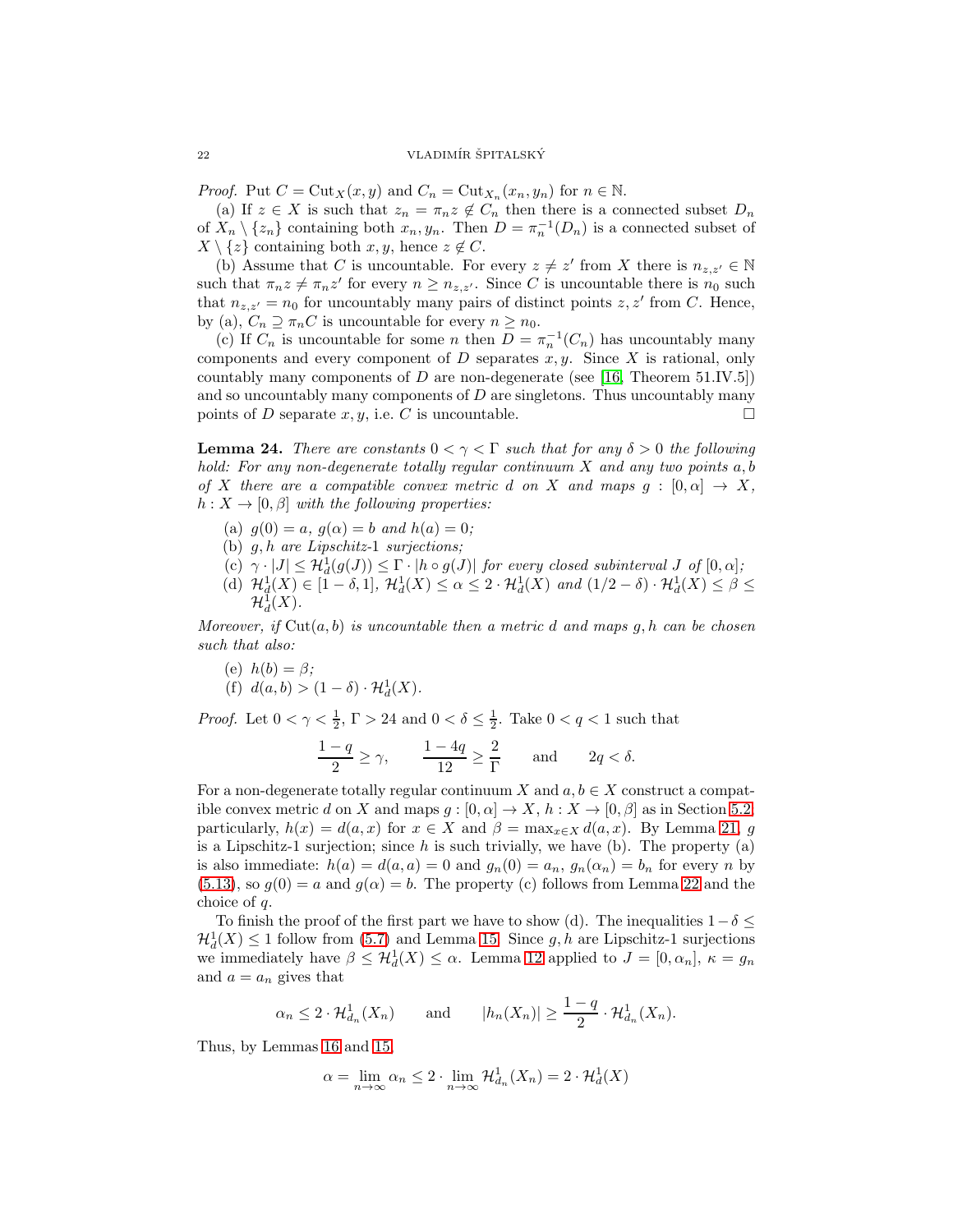$\beta = \lim_{n \to \infty} |h_n(X_n)| \ge \frac{1-q}{2} \cdot \lim_{n \to \infty} \mathcal{H}^1_{d_n}(X_n) = \frac{1-q}{2} \cdot \mathcal{H}^1_{d}(X) > \left(\frac{1}{2}\right)$  $\frac{1}{2}-\delta\bigg)\cdot\mathcal{H}^1_d(X).$ 

Now assume that  $a, b$  are such that the set  $Cut(a, b)$  of points which separate them is uncountable (hence  $a \neq b$ ). By Lemma [23](#page-20-3) for every sufficiently large n the set Cut<sub>X<sub>n</sub></sub> $(a_n, b_n)$  of points in X<sub>n</sub> separating  $a_n, b_n$  is uncountable; without loss of generality we may assume that  $Cut_{X_1}(a_1, b_1)$  is uncountable. Hence there is a free arc A in  $X_1$  such that  $X_1 \setminus \text{int}(A)$  has exactly two components, one of which contains  $a_1$  and the other one contains  $b_1$ . We may assume (adding two vertices of order 2 if necessary) that A is an edge of  $X_1$ . We modify the construction of the metric  $d_1$  on  $X_1$  such that the longest edge is  $E_0 = A$  (see the proof of Lemma [12\)](#page-11-0). Then

$$
d_1(a_1, b_1) \geq \mathcal{H}_{d_1}^1(A) \geq (1 - q) \cdot \mathcal{H}_{d_1}^1(X_1).
$$

Lemma [15](#page-16-0) and [\(5.23\)](#page-14-6), [\(5.9\)](#page-13-4), [\(5.8\)](#page-13-0) give

$$
\mathcal{H}_d^1(X) = \lim_{n \to \infty} \mathcal{H}_{d_n}^1(X_n) = \lim_{n \to \infty} \left[ \mathcal{H}_{d_1}^1(X_1) + \mathcal{H}_{d_2}^1(\tilde{X}_2) + \dots + \mathcal{H}_{d_n}^1(\tilde{X}_n) \right]
$$
  

$$
\leq \frac{1}{1-q} \cdot \mathcal{H}_{d_1}^1(X_1).
$$

So, by [\(5.24\)](#page-15-0),

$$
d(a,b) \ge d_1(a_1,b_1) \ge (1-q)^2 \cdot \mathcal{H}_d^1(X) > (1-2q) \cdot \mathcal{H}_d^1(X)
$$

and (f) is satisfied.

To obtain also (e) we must replace  $h$  by

$$
\tilde{h} = \lambda \circ h : X \to [0, \tilde{\beta}] \quad \text{where } \tilde{\beta} = d(a, b) \text{ and } \lambda(s) = \begin{cases} s & \text{if } s \leq \tilde{\beta}; \\ 2\tilde{\beta} - s & \text{if } \tilde{\beta} < s \leq \beta. \end{cases}
$$

Notice that  $\tilde{\beta} = d(a, b) > (1 - \delta) \cdot \mathcal{H}_d^1(X) \ge (1 - \delta) \cdot d(X) \ge \frac{1}{2}\beta$ , so  $\lambda(s) \in [0, \tilde{\beta}]$ for every  $s \in [0, \beta]$ . Notice also that  $\tilde{\beta} > (\frac{1}{2} - \delta) \cdot \mathcal{H}_d^1(X)$ ; thus to prove that the triple  $d, g, \tilde{h}$  satisfies (a)–(f) we only need to show that  $\mathcal{H}_d^1(g(J)) \leq \Gamma \cdot |\tilde{h} \circ g(J)|$  for every closed subinterval J of  $[0, \alpha]$ , since the other properties are satisfied trivially. To this end fix a closed subinterval  $J \subseteq [0, \alpha]$  and put  $Y = g(J)$ . Using

$$
|\tilde{h}(Y)| \ge \max\{|h(Y) \cap [0,\tilde{\beta}]|, |h(Y) \cap [\tilde{\beta},\beta]|\}
$$

and Lemma [22](#page-20-2) we immediately have

$$
\Gamma \cdot |\tilde{h}(Y)| \ge \frac{\Gamma}{2} \cdot |h(Y)| \ge \frac{12}{1-4q} \cdot |h(Y)| \ge \mathcal{H}_d^1(Y).
$$

<span id="page-22-0"></span>Hence the proof is finished.  $\Box$ 

6. Length-expanding Lipschitz maps from/to the interval

The following proposition provides the key tool for constructing LEL maps. Basically it is just a reformulation of Lemma [24.](#page-21-0)

<span id="page-22-1"></span>**Proposition 25.** There are constants  $0 < \gamma < \Gamma$  and  $L > 1$  such that the following hold: For every non-degenerate totally regular continuum X and every two points  $a, b \in X$  there are a compatible convex metric d on X and maps  $\varphi : I \to X$ ,  $\psi: X \to I$  with the following properties:

(a) 
$$
\varphi(0) = a
$$
,  $\varphi(1) = b$  and  $\psi(a) = 0$ ;

and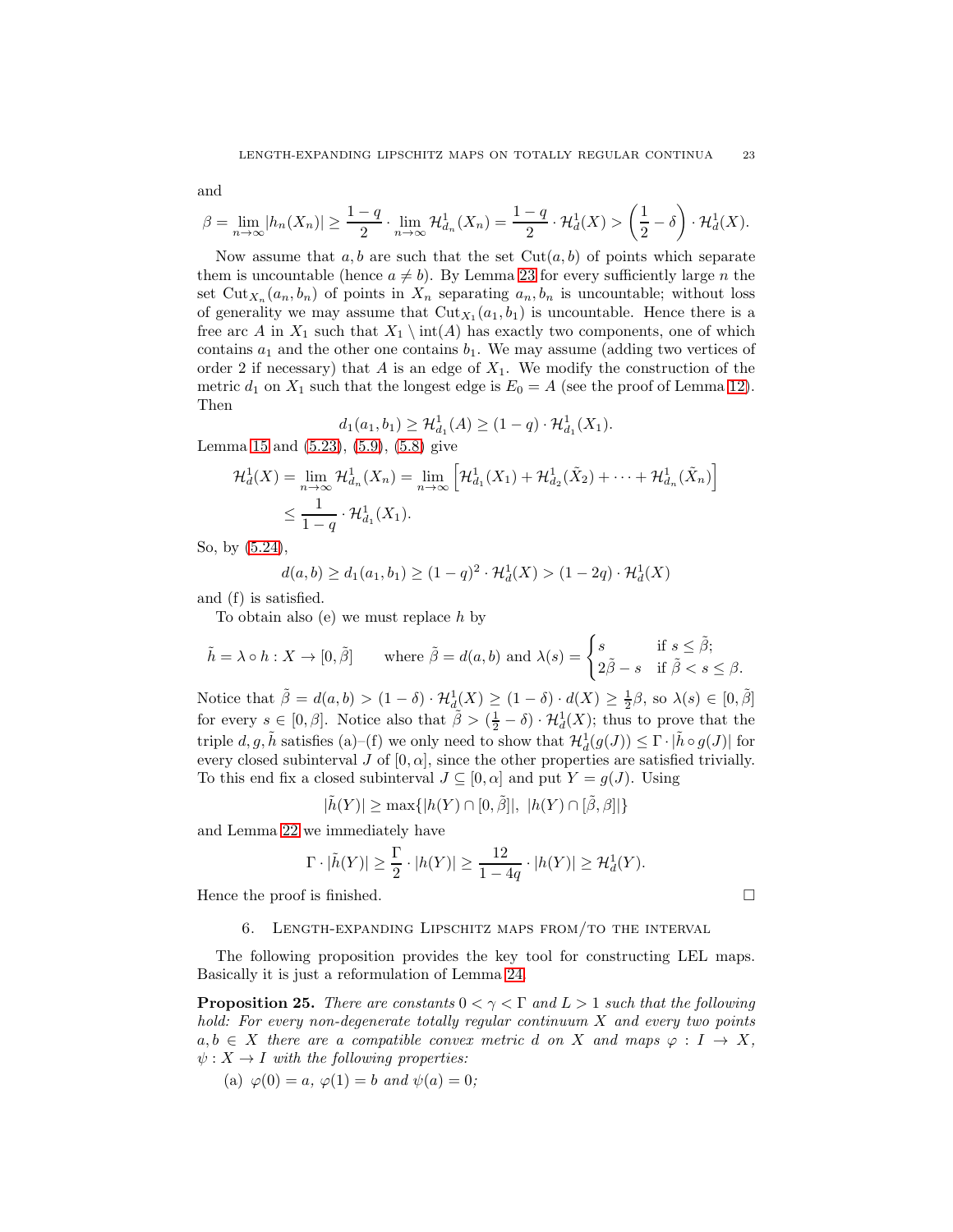- (b)  $\varphi, \psi$  are Lipschitz-L surjections;
- (c)  $\gamma \cdot |J| \leq \mathcal{H}_d^1(\varphi(J)) \leq \Gamma \cdot |\psi \circ \varphi(J)|$  for every closed subinterval J of I;
- (d)  $\mathcal{H}_d^1(X) = 1$ .

Moreover, if Cut(a, b) is uncountable then for any  $\delta > 0$  a metric d and maps  $\varphi, \psi$ can be chosen such that it also holds:

- (e)  $\psi(b) = 1;$
- (f)  $d(a, b) > 1 \delta$ .

*Proof.* Take any  $L > 2$  and let  $0 < \gamma < \Gamma$  be constants from Lemma [24.](#page-21-0) Fix a non-degenerate totally regular continuum X, a pair  $a, b \in X$  and a positive real δ; we may assume that  $2/(1-2\delta) < L$ . We give the proof only in the case when  $Cut(a, b)$  is uncountable; the other case can be described analogously.

Let d be a convex metric on X and  $g : [0, \alpha] \to X$ ,  $h : X \to [0, \beta]$  be maps satisfying (a)–(f) from Lemma [24.](#page-21-0) Now define  $d: X \times X \to \mathbb{R}, \varphi: I \to X$  and  $\psi: X \to I$  by

$$
d(x, y) = \frac{1}{c} \cdot \tilde{d}(x, y), \qquad \varphi(t) = g(\alpha t) \qquad \text{and} \qquad \psi(x) = \frac{1}{\beta} \cdot h(x),
$$

where  $c = \mathcal{H}^1_{\tilde{d}}(X)$ . Then (a) and (d)–(f) are immediately satisfied. Since

$$
\mathrm{Lip}_d(\varphi) = \frac{\alpha}{c} \cdot \mathrm{Lip}_{\tilde{d}}(g) \le 2 < L \quad \text{and} \quad \mathrm{Lip}_d(\psi) = \frac{c}{\beta} \cdot \mathrm{Lip}_{\tilde{d}}(h) \le \frac{2}{1 - 2\delta} < L,
$$

also (b) is fulfilled. The property (c) follows from

$$
\mathcal{H}_d^1(\varphi(J)) \ge \frac{\gamma \alpha}{c} \cdot |J| \quad \text{and} \quad \Gamma \cdot |\psi \circ \varphi(J)| \ge \frac{c}{\beta} \cdot \mathcal{H}_d^1(\varphi(J))
$$
  
and from  $\alpha \ge c \ge \beta$ .

<span id="page-23-0"></span>Corollary 26. Every non-degenerate totally regular continuum X, endowed with a suitable convex metric d and a dense systems  $\mathcal C$  of subcontinua of X, admits LEL-maps  $\tilde{\varphi}$  :  $(I, d_I, C_I) \to (X, d, C)$  and  $\psi$  :  $(X, d, C) \to (I, d_I, C_I)$ .

*Proof.* Fix arbitrary  $a, b \in X$ ; let  $d, \varphi, \psi$  be as in Proposition [25.](#page-22-1) Put  $\mathcal{C} = \varphi(\mathcal{C}_I)$ ; this is a dense system by Lemma [2.](#page-7-1) Let  $f_k$  be the map from Lemma [7,](#page-9-2) where  $k \geq 3$ is such that  $\varrho = \gamma k/2 > 1$ . Then the map  $\tilde{\varphi} = \varphi \circ f_k : I \to X$  is  $(\varrho, kL)$ -LEL. Analogously, if  $k' \geq 3$  is such that  $\varrho' = k'/(2\Gamma) > 1$  then  $\tilde{\psi} = f_{k'} \circ \psi : X \to I$  is  $(\varrho', k'L)$ -LEL.

Notice that from the proofs of Lemma [24](#page-21-0) and Proposition [25](#page-22-1) we can see that to fulfill only the conditions (a)–(d) we can find  $d, \varphi, \psi$  such that

$$
\psi(x) = c \cdot d(a, x) \quad \text{for every} \quad x \in X,
$$

where c is a constant. One can also see that any constants  $0 < \gamma < \frac{1}{2}$ ,  $\Gamma > 24$  and  $L > 2$  are suitable in Proposition [25.](#page-22-1) Derivation of the "best" values for  $\gamma$ , Γ and L is out of the scope of this paper. However, we can at least say that  $L$  and the ratio  $\Gamma/\gamma$  cannot be arbitrarily close to 1. In fact, if X is the 3-star then easy arguments show that we must have  $\Gamma/\gamma \geq 3$ . Further, if  $X = (X, d)$  is a simple closed curve of length 1 then, for any  $\psi : X \to I$  from Proposition [25,](#page-22-1) we can write X as the union  $A \cup B$  of two non-overlapping arcs such that  $\psi(A) = \psi(B) = I$ ; so  $L \geq \text{Lip}(\psi) \geq 2$ .

The following example shows that in the second part of Proposition [25](#page-22-1) one cannot replace the assumption  $Cut(a, b)$  is uncountable by  $Cut(a, b)$  is infinite.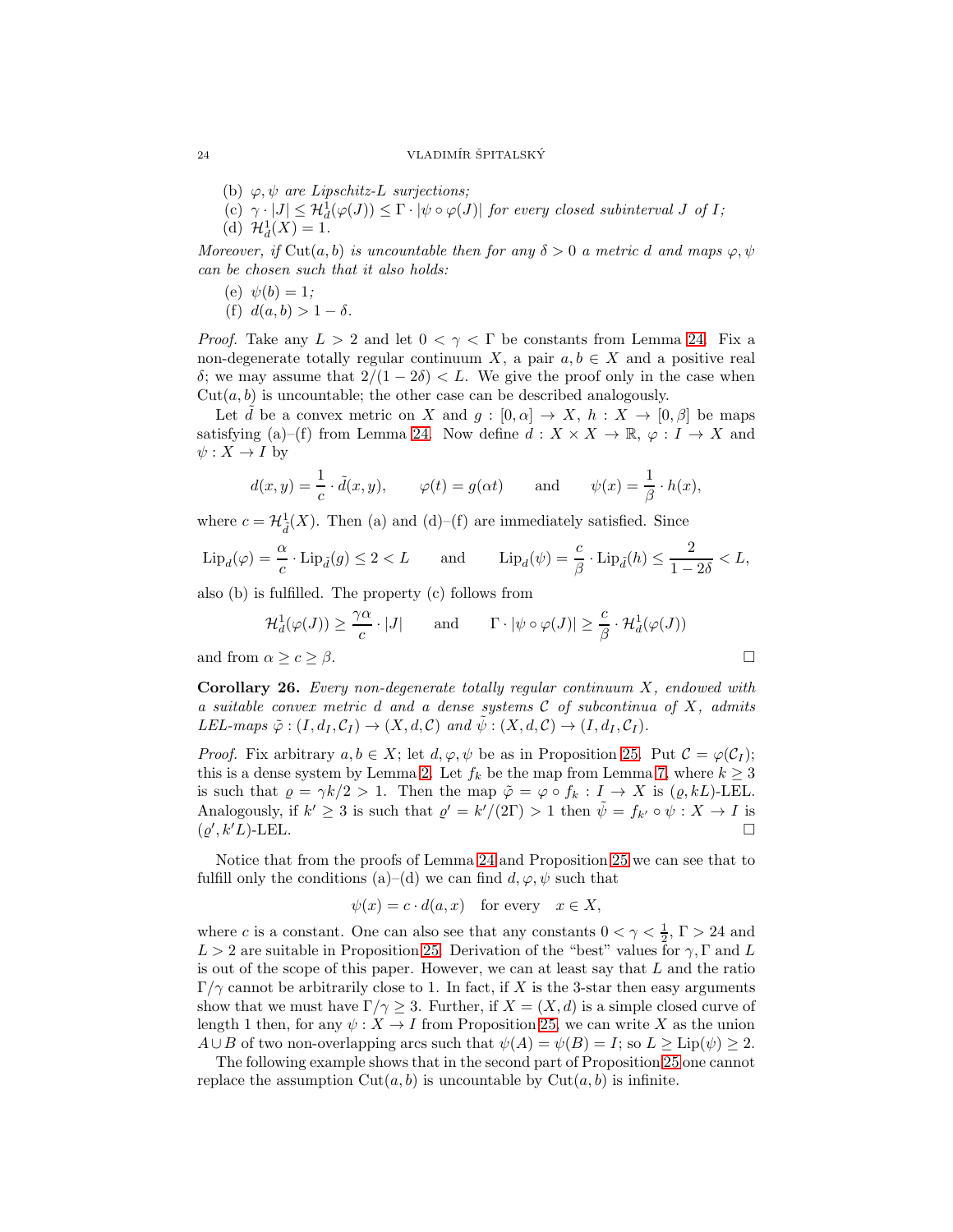Example 27. Take an integer  $p \geq 3$ , put  $a = (-1,0), b = (1,0), a_0 = (0,0),$  $a_k = (1 - 2^{-k}, 0), a_{-k} = -a_k$   $(k \in \mathbb{N})$  and define a continuum  $X_p \subseteq \mathbb{R}^2$  by

$$
X_p = \bigcup_{k \in \mathbb{Z}} G_k \cup \{a, b\}
$$

where every  $G_k$  ( $k \in \mathbb{Z}$ ) is a graph with exactly two vertices  $a_{k-1}, a_k$ , these vertices have order p (in  $G_k$ ) and  $G_k \cap G_l$  is empty for  $l > k+1$  and is equal to  $\{a_k\}$  for  $l = k + 1$ ; see Figure [2](#page-24-1) for  $p = 3$ . In this case a, b are end points of  $X_p$  (so Cut(a, b) is infinite), but neither (e) nor (f) can be fulfilled for small  $\delta$ .



<span id="page-24-1"></span>FIGURE 2. The continuum  $X_3$ 

To show this realize that  $\mathcal{H}_d^1(X_p) \geq p \cdot d(a, b)$  for any convex metric d on  $X_p$ ; indeed,  $X_p$  is the union of p arcs with ends a, b (so the length of any of them is greater than or equal to  $d(a, b)$  and with countable intersections. So immediately (f) is not true for  $\delta < 1 - \frac{1}{p}$ . Moreover, since  $\psi$  is Lipschitz-L and  $\psi(a) = 0$  we have that

$$
\psi(b) = \psi(b) - \psi(a) \le L \cdot d(a, b) \le L \cdot \frac{\mathcal{H}_d^1(X_p)}{p} = \frac{L}{p}
$$

which is smaller than 1 for  $p > L$ . So also (e) is not true. Notice that any metric d satisfying (a)–(d) must be such that the diameter of  $X_p$  is approximately p-times larger than the distance of a, b; so for some k the shortest edge of  $G_k$  must be "very small" when compared to the longest one.

Remark 28. If we replace the metric d from Proposition [25](#page-22-1) by  $d' = c \cdot d$  (where  $c > 0$  is a constant), the Lipschitz constants of  $\varphi, \psi$  change to  $\text{Lip}_{d'}(\varphi) = c \cdot \text{Lip}_{d}(\varphi)$ ,  $\text{Lip}_{d'}(\psi) = (1/c) \cdot \text{Lip}_{d}(\psi)$ . So instead of the conditions (d) and (f) we can have

(d')  $\mathcal{H}_d^1(X) < 1/(1-\delta);$ (f')  $d(a, b) = 1$ .

#### 7. Proofs of the main results

<span id="page-24-0"></span>Now we are ready to prove the main results of the paper stated in the introduction. For convenience we repeat the statements of them.

**Theorem [C.](#page-2-0)** For every non-degenerate totally regular continuum  $X$  and every  $a, b \in X$  we can find a convex metric  $d = d_{X,a,b}$  on X and Lipschitz surjections  $\varphi_{X,a,b}: I \to X$ ,  $\psi_{X,a,b}: X \to I$  with the following properties:

- (a)  $\mathcal{H}_d^1(X) = 1;$
- (b) the system  $C = C_{X,a,b} = \{ \varphi_{X,a,b}(J) : J \text{ is a closed subinterval of } I \}$  is a dense system of subcontinua of  $X$ ;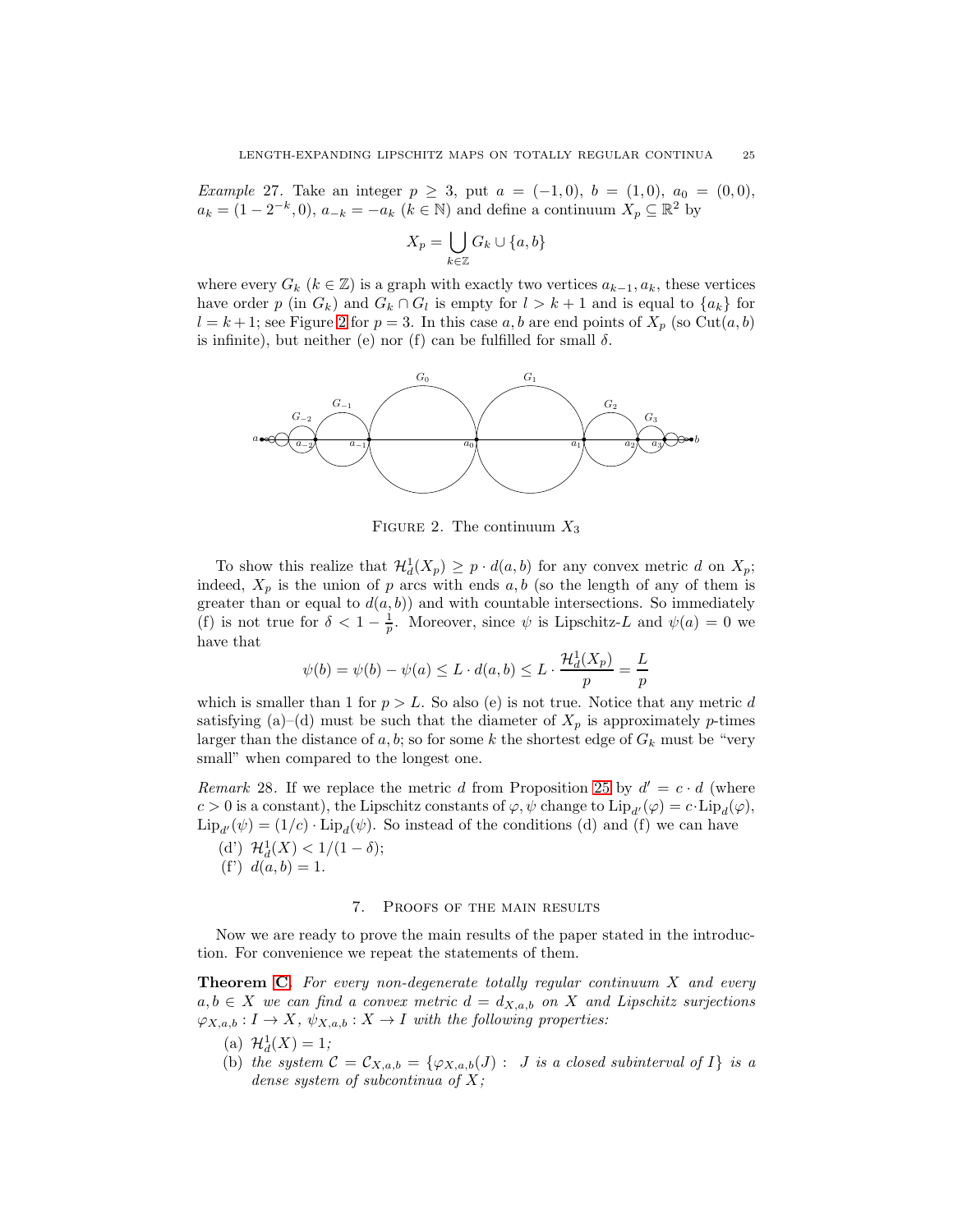#### 26 VLADIMÍR ŠPITALSKÝ

(c) for every  $\rho > 1$  there are a constant  $L_{\rho}$  (depending only on  $\rho$ ) and  $(\rho, L_{\rho})$ -LEL maps

 $\varphi: (I, d_I, C_I) \to (X, d, C)$  and  $\psi: (X, d, C) \to (I, d_I, C_I)$ 

with  $\varphi(0) = a, \varphi(1) = b$ ,  $\psi(a) = 0$  and such that  $\varphi = \varphi_{X,a,b} \circ f_k$ ,  $\psi = \varphi_{X,a}$  $f_l \circ \psi_{X,a,b}$  for some  $k, l \geq 3$ .

Moreover, if Cut<sub>X</sub>(a, b) is uncountable,  $d, \varphi, \psi$  can be assumed to satisfy

(d)  $d(a, b) > 1/2$  and  $\psi(b) = 1$ .

*Proof.* Let  $\gamma$ ,  $\Gamma$  and L be constants from Proposition [25.](#page-22-1) Let X be a non-degenerate totally regular continuum and a, b be two points of X. Put  $\delta = 1/2$  and fix a metric  $d = d_{X,a,b}$  on X and maps  $\varphi_{X,a,b} : I \to X$ ,  $\psi_{X,a,b} : X \to I$  satisfying (a)–(d) (or (a)–(f) if  $Cut_X(a, b)$  is uncountable) from Proposition [25.](#page-22-1) Recall that  $\mathcal{H}_d^1(X) = 1$  and, provided  $\text{Cut}_X(a, b)$  is uncountable,  $d(a, b) > 1/2$ . By Lemma [2,](#page-7-1)  $\mathcal{C}_{X,a,b} = \varphi_{X,a,b}(\mathcal{C}_I)$  is a dense system of subcontinua of X.

Let  $k, l \geq 3$  be the smallest odd integers such that  $\gamma k/2 \geq \varrho$  and  $l/(2\Gamma) \geq \varrho$ . Put  $L_{\varrho} = 2L\varrho \cdot (1 + \max\{\Gamma, 1/\gamma\}) > 1$ . As in the proof of Corollary [26,](#page-23-0) the maps  $\varphi = \varphi_{X,a,b} \circ f_k : I \to X$  and  $\psi = f_l \circ \psi_{X,a,b} : X \to I$  are  $(\varrho, L_\varrho)$ -LEL. Since  $k, l$ are odd we have  $\varphi(0) = \varphi_{X,a,b}(0) = a, \varphi(1) = \varphi_{X,a,b}(1) = b, \psi(a) = \psi_{X,a,b}(a) = 0$ and, provided Cut<sub>X</sub> $(a, b)$  is uncountable,  $\psi(b) = \psi_{X,a,b}(b) = 1.$ 

**Theorem [D.](#page-2-1)** Keeping the notation from Theorem [C,](#page-2-0) for every  $\rho > 1$ , every nondegenerate totally regular continua  $X, X'$  and every points  $a, b \in X$ ,  $a', b' \in X'$ there are a constant  $L_{\rho}$  (depending only on  $\rho$ ) and  $(\rho, L_{\rho})$ -LEL map

$$
f: (X, d_{X,a,b}, \mathcal{C}_{X,a,b}) \to (X', d_{X',a',b'}, \mathcal{C}_{X',a',b'})
$$

with  $f(a) = a'$  and, provided  $\text{Cut}_X(a, b)$  is uncountable,  $f(b) = b'$ . Moreover, f can be chosen to be the composition  $\varphi \circ \psi$  of two LEL-maps  $\psi : X \to I$  and  $\varphi : I \to X'$ .

*Proof.* The theorem follows from Theorem [C](#page-2-0) and Lemma [9.](#page-10-0)  $\Box$ 

Corollary [E.](#page-2-2) Every non-degenerate totally regular continuum admits an exactly Devaney chaotic map with finite positive entropy and specification.

*Proof.* This immediately follows from Theorem [D](#page-2-1) and Proposition [B.](#page-1-0)  $\Box$ 

Corollary [F.](#page-3-0) Every finite union of non-degenerate totally regular continua admits a Devaney chaotic map with finite positive entropy.

*Proof.* Let  $X = \bigsqcup_{i=1}^k X_i$ , where  $X_i$ 's are non-degenerate totally regular continua. Fix  $\rho > 1$ ,  $a_i \in X_i$   $(i = 1, \ldots, k)$  and put  $d_i = d_{X_i, a_i, a_i}$ ,  $C_i = C_{X_i, a_i, a_i}$ . Let  $f_i: X_i \to X_{i+1}$   $(i = 1, \ldots, k-1)$  and  $f_k: X_k \to X_1$  be LEL maps from Theorem [D.](#page-2-1) Finally, let d be the metric on X such that  $d(x, y) = d_i(x, y)$  for any  $x, y \in X_i$  $(i = 1, \ldots, k)$  and  $d(x, y) = 2$  for  $x \in X_i$ ,  $y \in X_j$   $(i \neq j)$ . Since  $d_i(X_i) \leq 1$ , the metric  $d$  is compatible with the topology of  $X$ .

Define  $f: X \to X$  by  $f|_{X_i} = f_i$  for  $i = 1, ..., k$ . For every i the restriction  $f^k|_{X_i}$ :  $X_i \to X_i$  is LEL, hence it is exactly Devaney chaotic with positive finite entropy and specification by Proposition [B.](#page-1-0) Since f permutes  $X_1, \ldots, X_k$ , the assertion follows.  $\Box$ 

Acknowledgment. The author wishes to express his thanks to L'ubomír Snoha for his help with the preparation of the paper. The author was supported by the Slovak